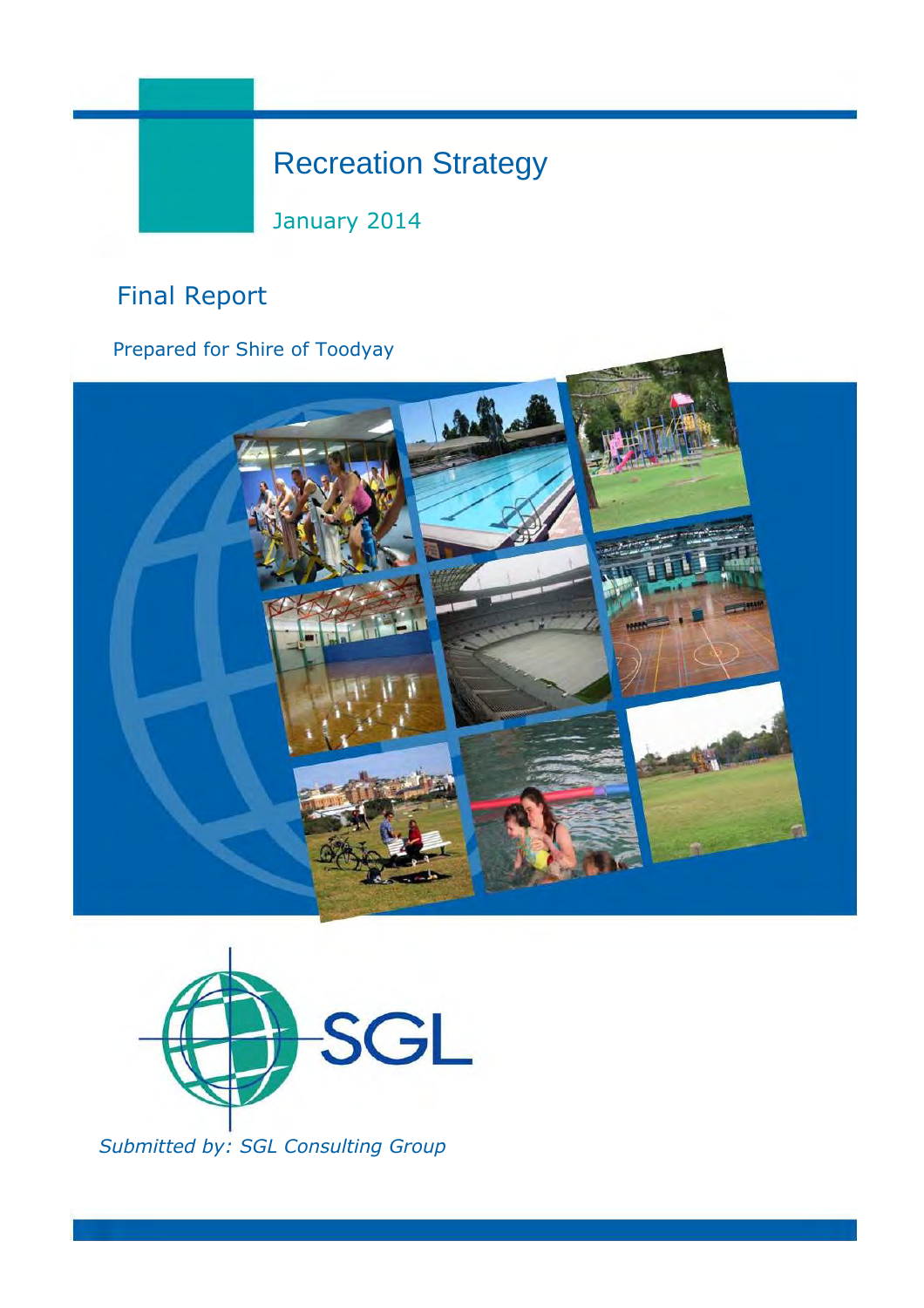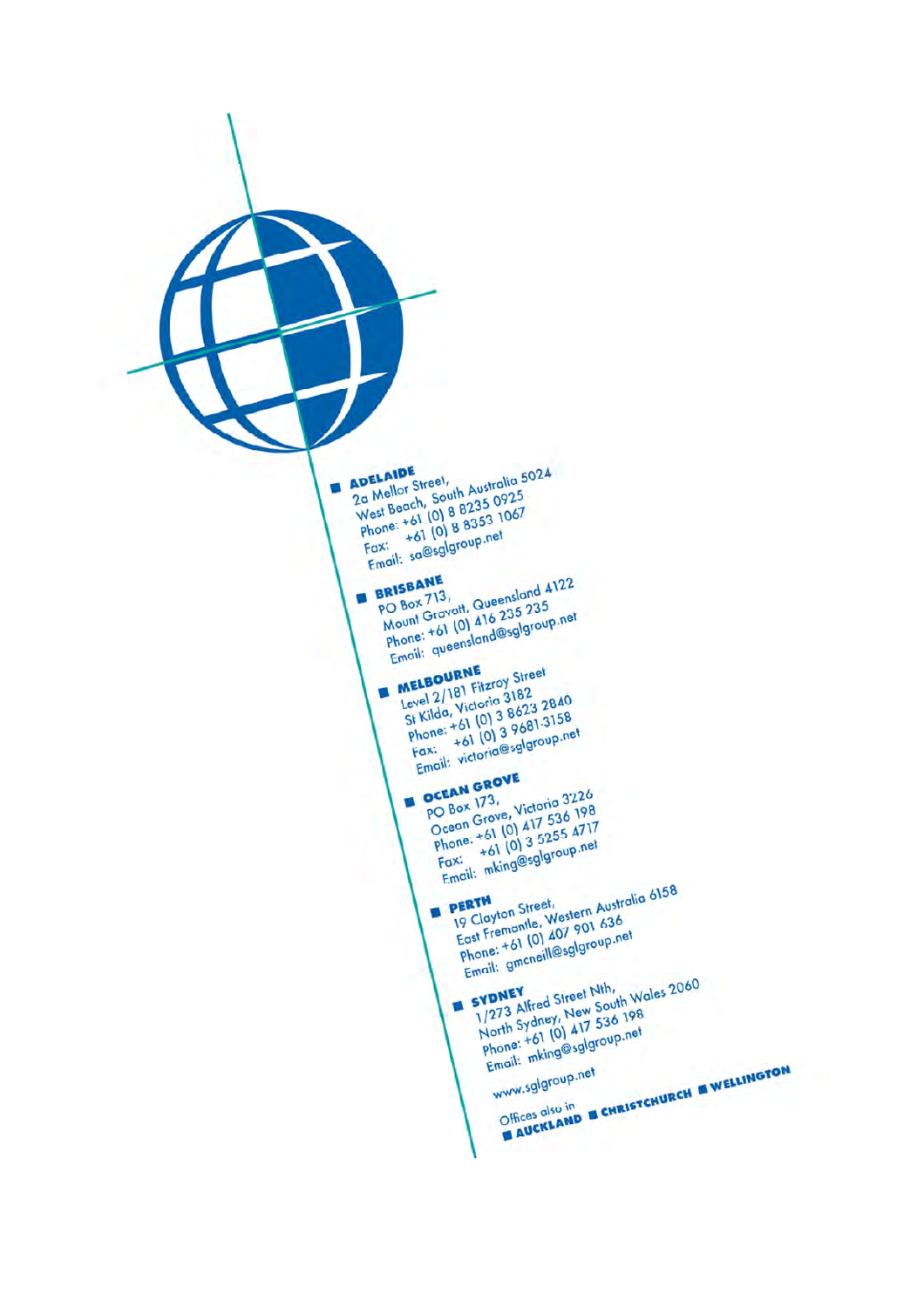

# **TABLE OF CONTENTS**

| 1              |              |  |
|----------------|--------------|--|
|                | 1.1          |  |
|                | 1.2          |  |
|                | 1.2.1        |  |
|                | 1.2.2        |  |
|                | 1.3          |  |
|                | 1.4          |  |
| $\overline{2}$ |              |  |
|                | 2.1          |  |
|                | 2.2          |  |
|                | 2.3          |  |
|                | 2.3.1        |  |
|                | 2.3.2<br>2.4 |  |
|                |              |  |
|                | 2.5          |  |
|                | 2.6          |  |
| $\mathbf{3}$   |              |  |
|                | 3.1          |  |
|                | 3.2          |  |
|                | 3.3          |  |
|                | 3.4          |  |
|                | 3.5          |  |
|                | 3.6          |  |
|                | 3.7          |  |
| 4              |              |  |
|                | 4.1          |  |
|                | 4.2          |  |
|                | 4.2.1        |  |
|                | 4.2.2        |  |
|                | 4.3          |  |
|                | 4.4          |  |
|                | 4.5          |  |
|                | 4.5.1        |  |
|                | 4.5.2        |  |
|                | 4.6          |  |
| 5              |              |  |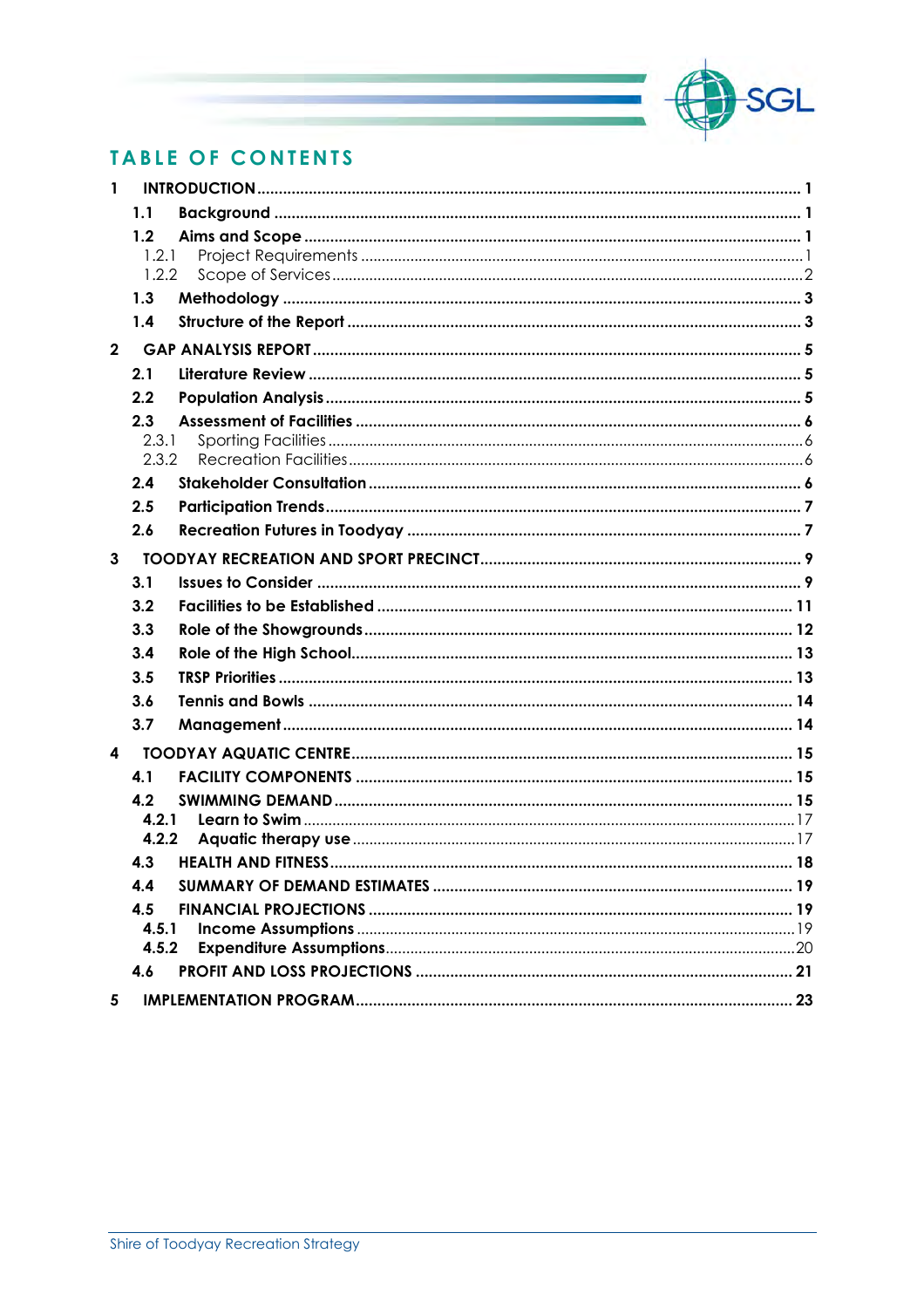

# 1 INTRODUCTION

This chapter provides an introduction to the Shire of Toodyay Recreation Strategy, by outlining the background to the study, its aims and objectives, the approach used to prepare the Strategy and the structure of the reports.

# 1.1 BACKGROUND

The following information has been extracted from the study brief provided by the Shire of Toodyay.

The Shire of Toodyay borders the north-eastern edge of the Perth Metropolitan Region, adjoining the City of Swan and Shire of Mundaring to the south. It is surrounded by the country Shires of Northam, Goomalling, Victoria Plains and Chittering and covers an area of 1,683 square kilometres.

The Toodyay township, is the primary service area of the Shire. The majority of settlement is consolidated within and around the Toodyay township, though there are also seven Special Rural nodes throughout the Shire. With the exception of Morangup, located in the south western corner of the Shire, all of the Special Rural developments are serviced by the Toodyay township. While some Morangup residents may use Toodyay as their primary service centre, it is likely that a majority of people use the closer settlement of Gidgegannup or Midland.

The Shire has a current population of approximately 4,800 persons. It is experiencing growth and development pressures associated with expansion of the Perth metropolitan region. The Shire has grown from a small country town serving a primarily agricultural community to a vibrant service centre providing for an increasing range of lifestyle choices. Managing the population growth and the changes being experienced within the Shire is one of the greatest challenges currently confronting the Toodyay Shire Council. Ensuring the provision of appropriate public open space areas and recreational facilities is an important part of managing this growth.

The Shire has a number of public open space areas in various states of development. While some of these areas provide for community needs or facilitate the protection of environmental features, there are some parcels of public open space that are not serving any purpose and are a drain on the Council's resources.

In terms of recreation need, existing facilities within Toodyay are scattered throughout the township and there are opportunities to improve co-location and unity between various sporting groups. The adequacy of the existing facilities to cater for the future population within Toodyay requires further consideration.

# 1.2 AIMS AND SCOPE

#### 1.2.1 Project Requirements

The Recreation Strategy aims to:

- 1 Review the land parcels currently designated for public open space and determine their best future use and development;
- 2 Consider the rationalisation of existing land parcels where they are not fulfilling a recreational need;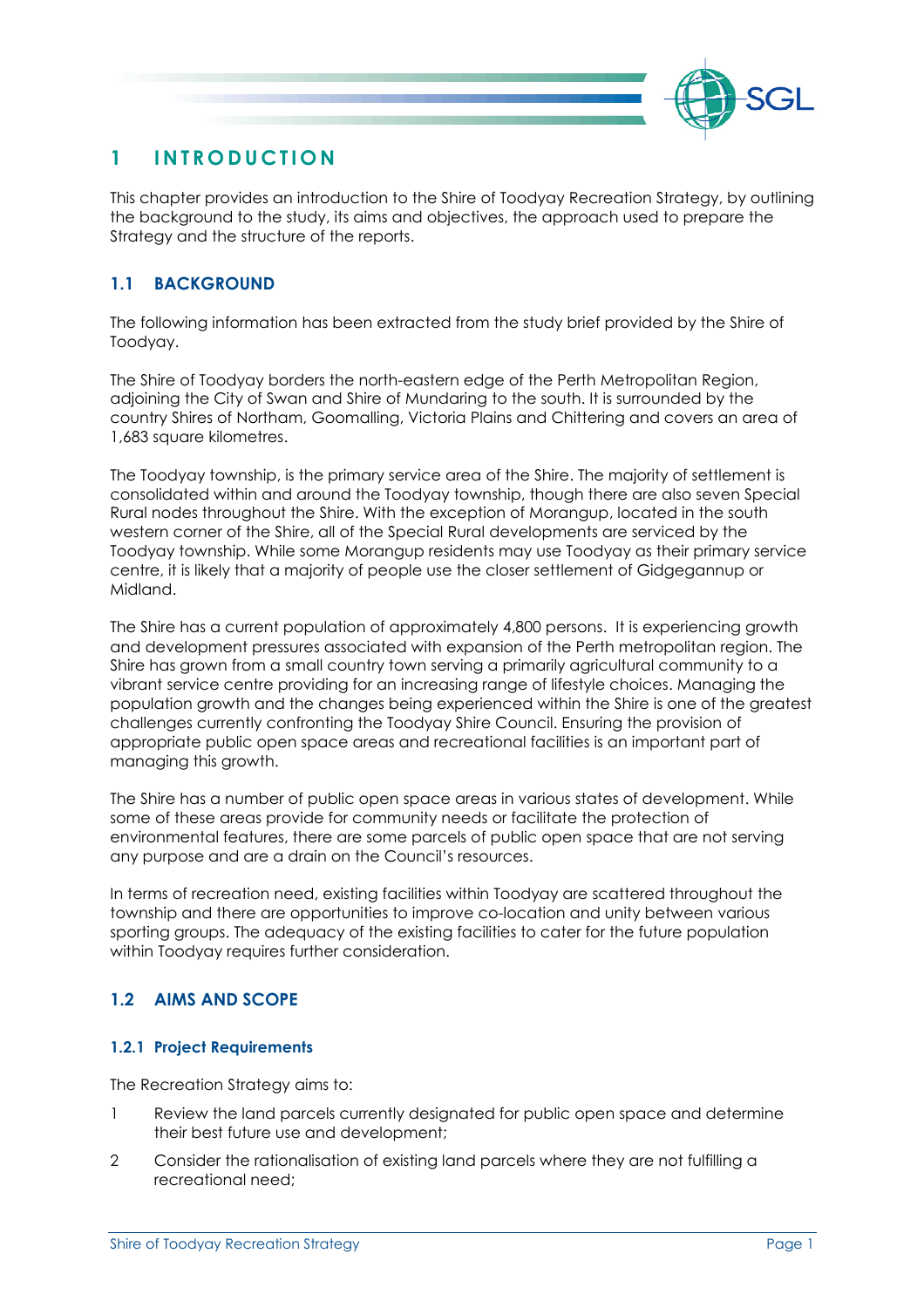

- 3 Review the existing sporting facilities available in Toodyay, including supporting services such as change rooms, clubrooms etc and the identification of any duplication of facilities. The trends away from traditional sports such as football and cricket and towards different sports (i.e. soccer) or individual activities, such as walking, will be considered;
- 4 Review of existing sport and recreational programs and services in the Shire;
- 5 Consider the options available for the multi-use of sports grounds and facilities. This will also include the possibility of creating multi-function facilities that may cater for community, education, aged care and civic functions;
- 6 Review of current and future recreational needs within Toodyay, taking into consideration National and Regional trends and the recreational developments within the Shire;
- 7 Identify funding opportunities and financial commitments required to fulfil identified needs. This will include timing and budgetary considerations; and
- 8 Identify appropriate land for the future development of recreational facilities.

#### 1.2.2 Scope of Services

#### Review of Public Open Space

- 1 Undertake an audit of all public open space areas within the Shire, including: location; distribution; size; land tenure; purpose; relationship to community; facilities provision & condition.
- 2 Consider 10% allocation of public open space relative to surrounding area.
- 3 Identify whether the public open space is serving a community or environmental purpose.
- 4 Consider land tenure and possible options for disposal of land not required.
- 5 Consider options for the preferred use of public open space within the Shire, including playground areas, picnic areas, walking trails, horse riding trails etc. Examine options to improve public open space as an attractive destination.

#### Review of Recreational Facilities and Services

- 1 Undertake an audit of the existing facilities within the Shire of Toodyay. The audit shall include: relationship of sporting groups; distribution; viability; usage; capacity; condition; opportunities and constraints; and future developments / plans.
- 2 Undertake an audit of existing sport and recreational programs and services within the Shire of Toodyay.
- 3 Ascertain strengths, weaknesses, opportunities and obstacles related to current recreation facilities and services.
- 4 Examine the impact of current and future demographic, social and economic characteristics of the Shire (as per the Local Government Sustainability – Implication for the Shire of Toodyay predictions) on sport and recreation provision.
- 5 Examine key factors likely to influence participation in recreation and sport, including current recreation trends.
- 6 Consider the provision of other community and civic functions within the Shire, identifying future needs and opportunities for co-location. This will include youth and aged care services, education etc.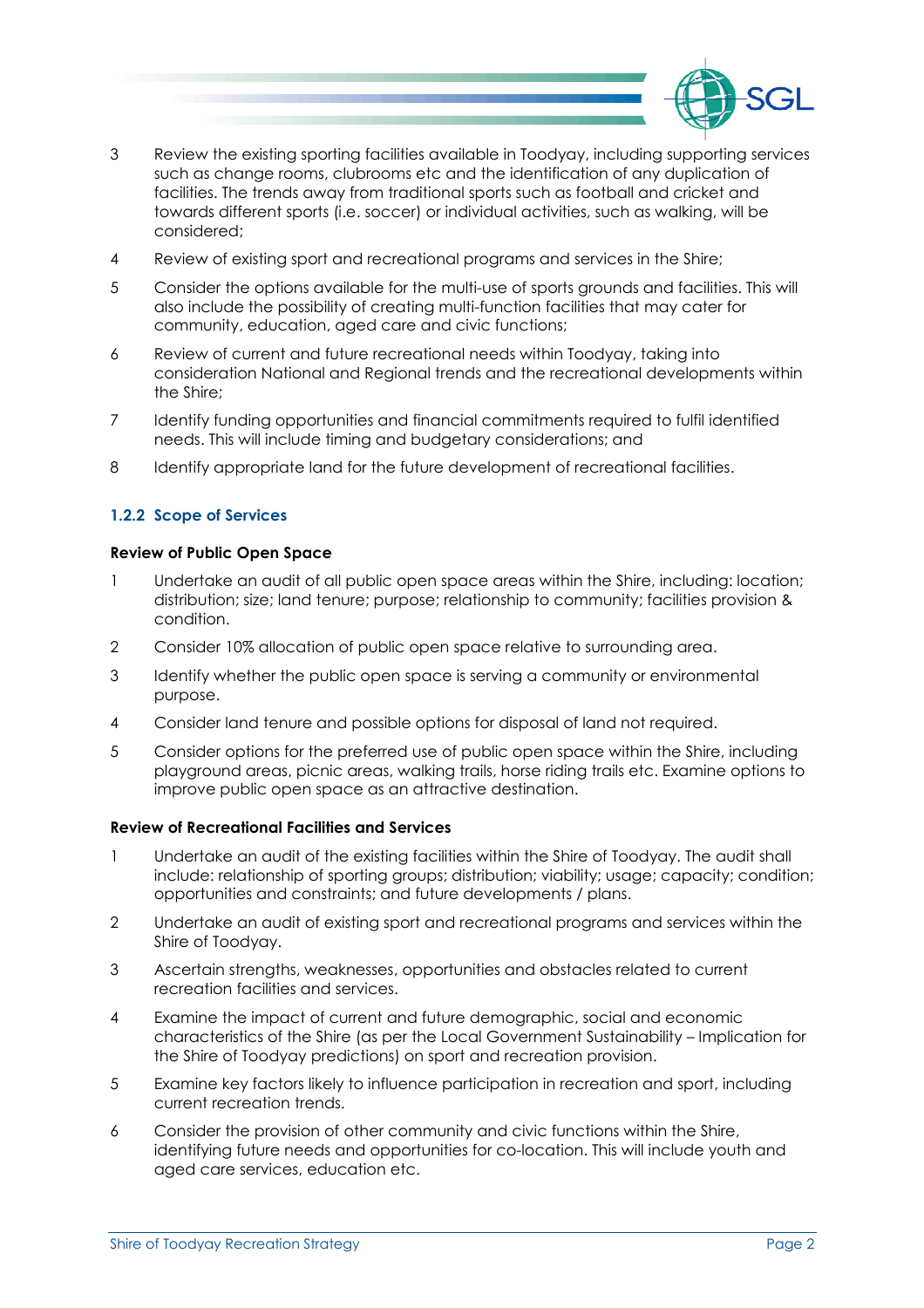

- 7 Identify future needs based on the outcomes of the demographic analysis.
- 8 Identify funding programs, subsidies, joint ventures etc that may assist with the future provision of recreational facilities and programs.

#### Recreation Strategy

Prepare a Recreation Strategy for the Shire of Toodyay, which identifies:

- 1 Public Open Space areas to be retained and future actions;
- 2 Public Open Space areas recommended for disposal, how this can be achieved, if monies are to be directed to other open space areas or recreation functions etc;
- 3 Recommendations concerning the future use and operation of existing recreation facilities;
- 4 Proposed new facilities, including site location, components to be included, staging, timelines, indicative costing, funding options etc;
- 5 Opportunities for the co-location of complementary facilities, including aged care, youth, community, education etc;
- 6 Grant funding opportunities;
- 7 Implementation strategies and timeframes

# 1.3 METHODOLOGY

Preparation of the Recreation Strategy was undertaken in four phases involving the following tasks:

#### Phase 1: Project Clarification

1 Project clarification meeting

#### 2 Review documents

- Phase 2: Situation Analysis
- 1 Recreation Audit
- 2 Key Informant Interview
- 3 Organisation Survey
- 4 Community Survey
- 5 Demographic Analysis
- 6 Participation Trends
- 7 Industry Trends
- 8 Gap Analysis Report
- 9 Presentation of Report

#### Phase 3: Idea Generation

- 1 Ideas Workshop
- 2 Analysis of Ideas and Actions
- 3 Summary of Ideas and Actions

#### Phase 4: Reporting

- 1 Preliminary Draft Recreation Strategy
- 2 Project Manager Briefing
- 3 Stakeholder Consultation
- 4 Final Report and Presentation

# 1.4 STRUCTURE OF THE REPORT

This Recreation Strategy should be read in conjunction with the Gap Analysis Report which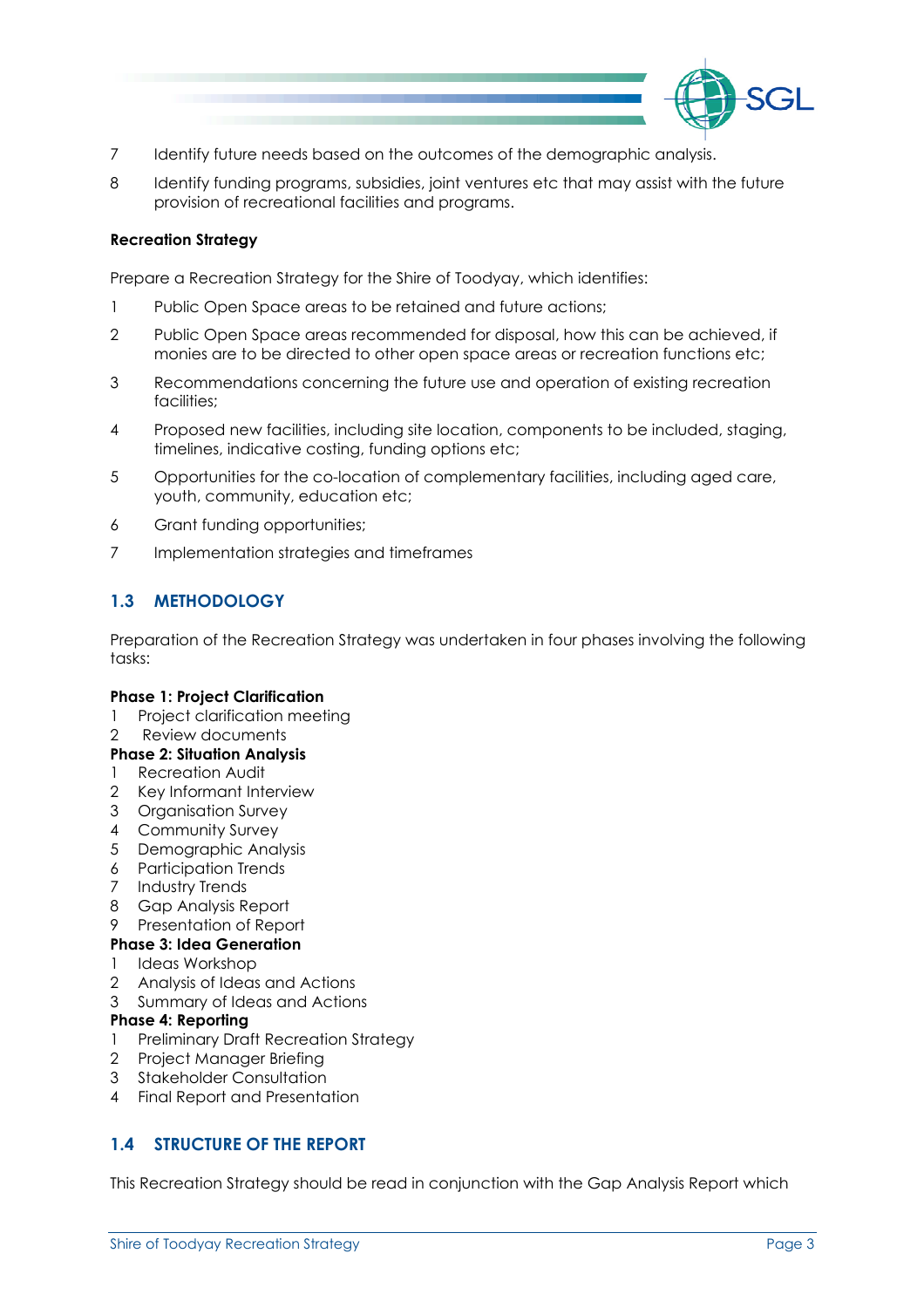

presents the findings of research conducted during Phases 1 and 2.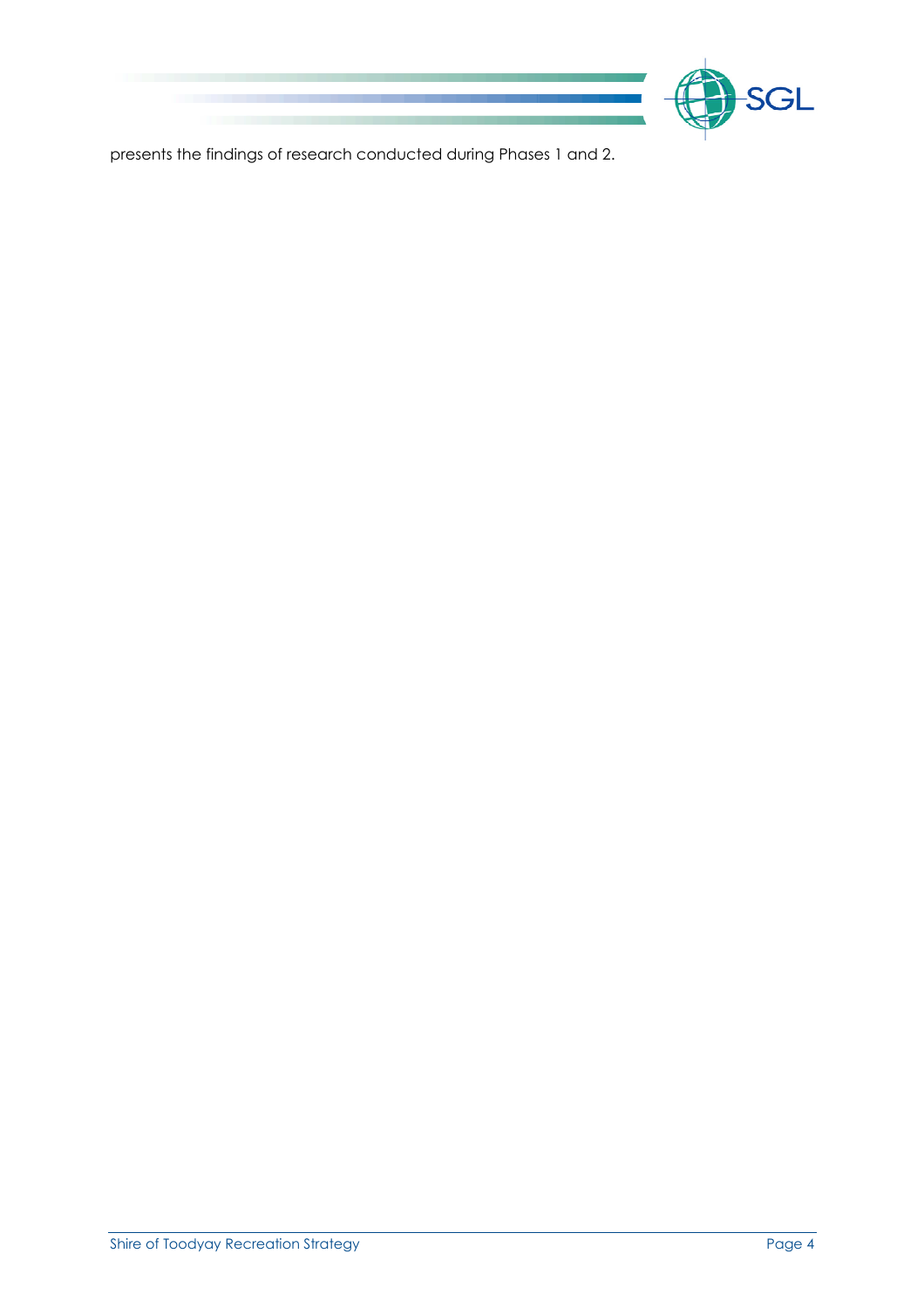

# 2 GAP ANALYSIS REPORT

This chapter summarises the research and findings detailed in the Gap Analysis Report.

# 2.1 LITERATURE REVIEW

The Shire of Toodyay's Plan for the Future 2007/08 to 2017/18 sets out a Vision for the Shire:

- A sustainable, cohesive and vibrant community accommodating the needs of a diverse range of residents whilst maintaining and enhancing the heritage, historical, rural and environmental characteristics of the Shire.
- A community and Local Government working towards obtaining the best possible social, economic and environmental outcomes for the Shire of Toodyay.

The Shire of Toodyay Local Planning Strategy maintains and promotes the Toodyay townsite as the District Service Centre of the Shire. It and the draft Recreation and Sport Strategy, which was not adopted by Council, identifies the Showgrounds as the main sporting facility, which should continue to be developed and upgraded.

A draft master plan was prepared for the Showgrounds, however part of the hockey pitch is on an aboriginal burial ground. Council has been advised that it can no longer use this area for recreation activities.

The Toodyay Bike Plan has mainly focussed on "off-road" (ie. path) improvements. The two main projects recommended, which have direct relevance to a Recreation Strategy are:

- 1 Development of a several new shared paths throughout Toodyay.
- 2 Detailed design and construction of the proposed foreshore path, between Newcastle Bridge and Newcastle Park.

Three reports; Draft Community Safety and Crime Prevention Plan (2010-15), Disability Access and Inclusion Plan 2007 – 2010 and Be Active Scheme Health Policy, provide policy guidance to the development of recreation and sport facilities.

# 2.2 POPULATION ANALYSIS

Based on the Census data and population projections, implications for the provision of recreation and sport are:

- 1 Demand for active sporting facilities has remained static over the last 10 years, whereas demand for active and passive recreation activities has substantially increased.
- 2 The number of residents who are from demographic groups which tend to have low participation rates do not exist in sufficiently large number to require specific programs or services. Rather their participation can be enhanced by modifying existing programs to meet their personal needs and circumstances.
- 3 Given the age profile of the Shire, the main group which may require specific facilities, programs and services are older adults.
- 4 Demand for sporting facilities to cater for younger age groups is not likely to increase. However, demand for passive and active recreation activities suitable for older adults will continue to increase.
- 5 Facilities which cater for multiple age groups, and multiple uses and users are likely to have the highest use.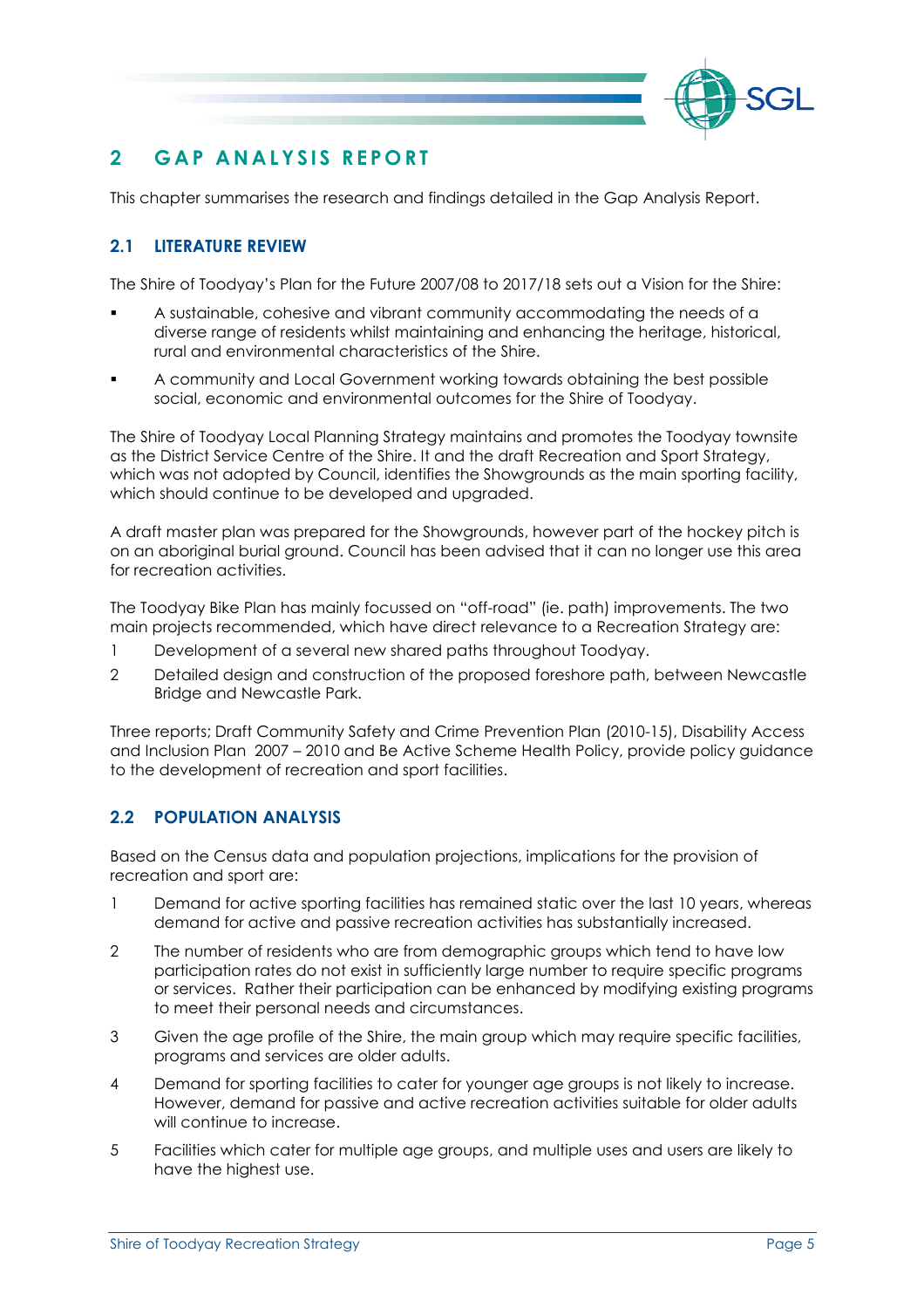

# 2.3 ASSESSMENT OF FACILITIES

#### 2.3.1 Sporting Facilities

Toodyay has many of the traditional sporting facilities associated with small, rural communities. The main deficiencies are the quality of some facilities, compounded by the hockey field being located on an proclaimed Aboriginal Reserve - native cemetery.

The oval at the Showgrounds is not of sufficient standard to host finals matches, and the hockey pitch cannot be used. In addition, it is possible that a netball competition will commence in association with the football and hockey competitions. If this occurs, ideally netball courts will be situated on the same sporting precinct as the oval and hockey pitch.

To meet the needs of football, hockey and netball will require a significant revamp of the Showgrounds, which may not be possible given the location of heritage buildings and shape and size of the site. Alternatively, these facilities will be relocated to another site.

The surface of the tennis courts are deteriorating, and may need resurfacing in the short to medium term. The main options are to remain at the current location or move to another site, possibly co-located with another complementary activity.

Facilities at the Toodyay District High School are in reasonable condition, although the oval is not full size for senior football. Whilst the school has indicated that it favours community use of its facilities, anecdotal evidence from community sporting groups indicate that terms and conditions of use are very restrictive.

While the bowling and tennis facilities have flood lights, other sports do not have floodlights.

Two significant gaps in existing provision is a swimming pool and indoor sports hall. Most communities with a population the size of Toodyay has one or both these facilities.

#### 2.3.2 Recreation Facilities

The quality and number of recreation facilities is generally adequate for a community the size of Toodyay. The main deficiency, as noted in the Bike Plan is the lack of an integrated network of trails or paths.

A tremendous opportunity exists to establish a multipurpose path along the Avon River linking the Showgrounds, Duidgee Park, Newcastle Park and the area south of Newcastle Park.

#### 2.4 STAKEHOLDER CONSULTATION

The Showgrounds is the main sporting venue in Toodyay, and is used for football, cricket, hockey and soccer. Clubrooms and change rooms at the Showgrounds need upgrading, and funding has been obtained to construct a new facility.

Toodyay School is used for netball and basketball. Whilst it has an oval it is not used by a community sporting club. The main deficiency of school facilities is lack of access to toilets and change rooms.

Lawn bowls has a recently installed synthetic green, which is in good condition.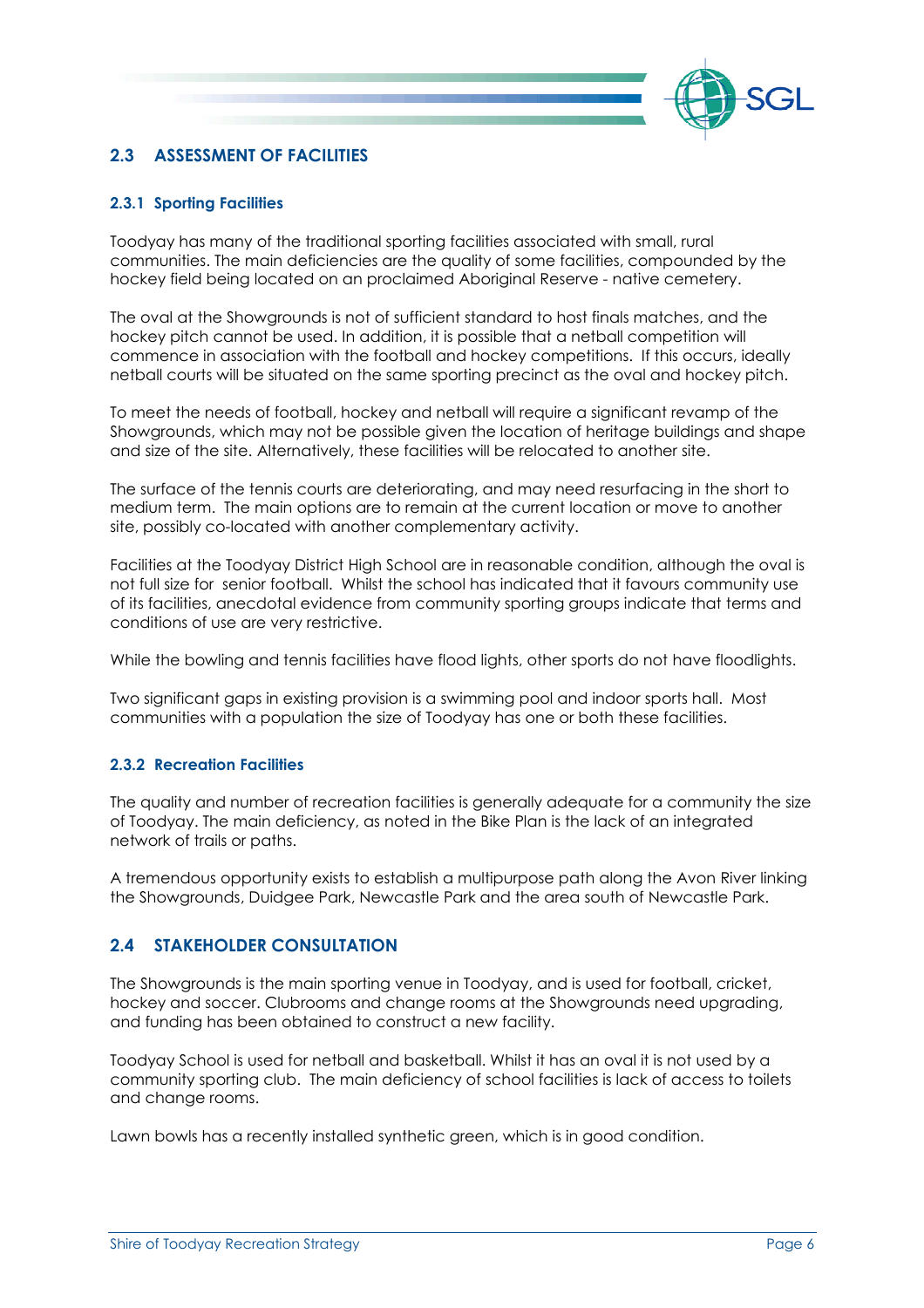

Toodyay Tennis Club has a four synthetic court complex with small clubrooms. The courts need repairing and possibly replacing. Potential exists to relocate to a new multi functional venue.

Toodyay provides many opportunities to participate in recreation and sport during winter, but has limited activities in summer.

ARF and women's hockey play concurrently, in the same competition zone. Potentially netball will also be played in the same competition zone. Therefore netball courts will be required close to the oval and hockey pitch.

# 2.5 PARTICIPATION TRENDS

Key points to note from national and state participation trends are:

- The participation rate in non-organised activities is almost twice that of organised activities and participation declines with age.
- Five most popular physical activities (walking, aerobics/fitness, swimming, cycling and running) are usually undertaken in a casual or informal setting. The most popular team sports (basketball, netball, football (outdoors) and Australian Rules football) have substantially lower participation rates.
- **Males/boys showed higher participation rates in organised sport than females/girls.**
- A significant proportion of the Western Australians (adults and children) do not undertake adequate physical activity and are overweight or obese.
- The overall participation rate in sport and physical recreation for those with a disability or long term health condition (LTC), is at lower levels when compared to those without a disability or LTC. Walking for exercise ranked as the number one activity for both genders. Activities with high male participation were golf, cycling and fishing. Females were more likely to participate in swimming, aerobics/fitness and tennis
- English language proficiency is a factor that affects participation by adults and children. Adults with poor proficiency in English as well as children whose parents were born in a non-English speaking country show low levels of participation. This is particularly noticeable for women and girls
- People who reported their birthplace to be "Other than Main English speaking" had lower participation rates in sport and physical activities than those born in English speaking countries. The lowest participation rates in sport and physical activity were most evident in people reporting their place of birth as North Africa and the Middle East
- The overall participation rate of the Aboriginal population was less than half, compared with almost two thirds of the non-Aboriginal population. For both populations, participation drops with age, however, there is a much greater difference between the participation levels of Aboriginal and non-Aboriginal peoples in the older age groups

# 2.6 RECREATION FUTURES IN TOODYAY

1 Linear trails cater primarily for walking and cycling, two of the most popular physical activities in Australia. They are facilities with high levels of use and cater for a range of demographic groups. A key feature is that they are "free" to use. Potential exists to expand existing trails and create linkages between trails and to open spaces or community facilities. Linear trails when well designed and appropriately interpreted offer significant benefits to both residents and visitors.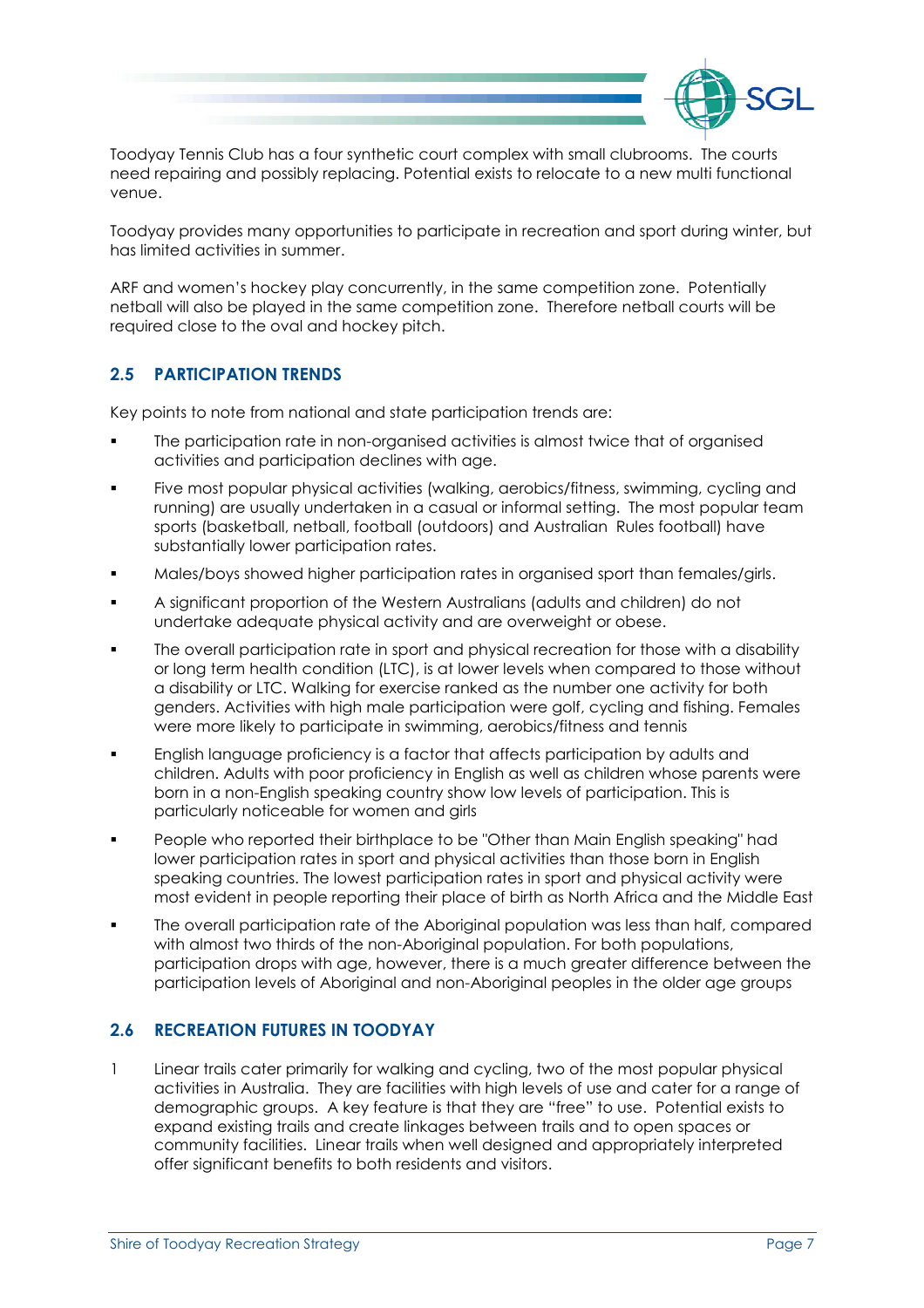

- 2 Toodyay is a destination in its own right. Consequently, recreation and sport facilities which cater for residents can also be an added attraction for visitors. Well designed, located and managed facilities can substantially enhance visitor experiences. Two types of trails may be highly beneficial to the economy of Toodyay – short trails in areas of scenic or historical interest (probably within Toodyay township) and longer distance trails linking areas of interest (suitable for walking, cycling and horse riding).
- 3 Open space areas are highly valued by residents, including passive recreation parks and sporting reserves. Potential exists to enhance larger parcels of open space by developing them as multi-functional areas. In particular the development of quality play spaces in major open space nodes will increase the effective use of Council resources by consolidating facilities. The outcome will be open spaces which are attractive to a wider range of demographics, especially young families. When located in high profile sites, they will benefit both residents and visitors.
- 4 Given the population distribution of the Shire, it is logical to concentrate all facilities in Toodyay township. The exception may be local neighbourhood facilities, which can be located in very small communities.
- 5 Most sporting facilities in Toodyay do not meet contemporary standards. This is compounded by the difficulties created by the hockey pitch at the Showgrounds being sited on an indigenous reserve. The opportunity exists to create a major recreation and sport precinct and relocate as many sporting facilities as possible to the new precinct. Ideally the new precinct will be located close to the residential areas in Toodyay and the school.
- 6 The age profile of Toodyay indicates that the demand for sporting facilities is unlikely to increase in the foreseeable future. It is projected that demand for sport will remain static. Conversely, demand for recreation activities to cater for a wide range of age groups and disability levels will continue to increase. This suggests that priority should be given to whole of life facilities, which can accommodate both active and gentle exercise participation.
- 7 Anecdotal evidence indicates that Toodyay offers limited activities for people, particularly young people during summer months. This does not appear to be the case with winter activities which seem to be relatively well catered for.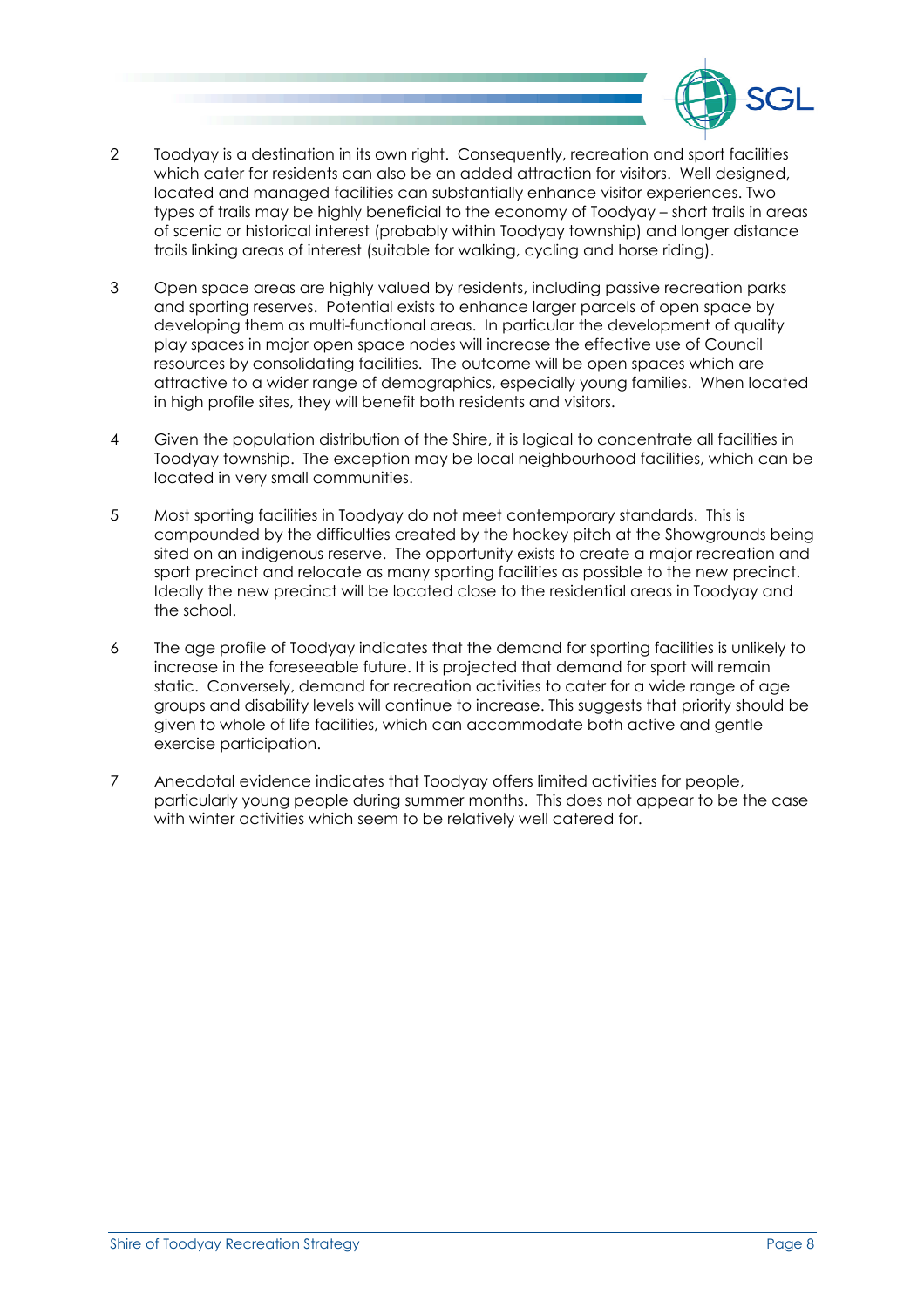

# 3 TOODYAY RECREATION AND SPORT PRECINCT

This chapter reviews the options for developing a major, multipurpose recreation and sport precinct in Toodyay.

# 3.1 ISSUES TO CONSIDER

Toodyay Showgrounds is currently the major multipurpose recreation and sport precinct in Toodyay. Whilst a master plan was commissioned by Council, it cannot be implemented due to site constraints regarding the aborigine burial ground. It is highly likely that recreation activities on the burial ground will be permanently prohibited. The result will be that the hockey pitch cannot be used, and given the size of the Showgrounds, combined with its topography and historical buildings, it cannot accommodate a football oval, hockey pitch and netball courts.

In developing a long term solution a series of factors must be considered:

- 1 It must be endorsed by Council, its recreation and sporting stakeholders and the general community. Previous experience indicates that where the Toodyay community is divided, the status quo is maintained. The community meeting to discuss this issue highlighted the expectation that Council take a leadership role in developing and implementing a solution.
- 2 The long term future of the Showgrounds has to be addressed. The Toodyay Agricultural Society has indicated it wishes the Show to remain at the Showgrounds. If it is maintained at its current standard, it will result in a significant increase in Council expenditures, if a new facility is built.
- 3 The Showgrounds is centrally based in Toodyay. It will be difficult and costly to identify a site of sufficient size in central Toodyay. However, a site outside the township boundaries will pose access problems for children. The closer the site is to the centre of Toodyay, the higher the capital cost to purchase the land.
- 4 A site in the order of 10 Ha will be required to accommodate football/cricket, hockey, netball and an leisure centre including swimming pool. Given the topography of Toodyay, a flat site is unlikely to be available, hence the site will require terracing.
- 5 Toodyay District High School has an oval of sufficient size and hence suitable for junior Australian rules football (ARF), cricket, hockey and football (soccer). It also has hard courts which are suitable for netball. The major deficiencies are lack of lights for training on the oval and courts, and lack of toilets and change rooms.
- 6 In the short term, use of the Showgrounds has been scheduled to accommodate both football and hockey. This is a short term option, as it is likely to result in overuse of the turf area, and hence rapid deterioration of the oval surface.

In June 2013, the Shire of Toodyay resolved to purchase land adjacent to the Toodyay District High School. Map 3.1 shows the land to be purchased (shaded yellow). In total the land is approximately 13ha. In addition the Shire of Toodyay currently owns the strip of land to the north of the school and south of the land to be purchased, which is approximately 1ha.

Council already owns land to the west of the school towards Drummond Street. The newly acquired land creates a continuous loop from Drummond Street and the Avon River foreshore in the west around the school to Drummond Street East and the Avon River.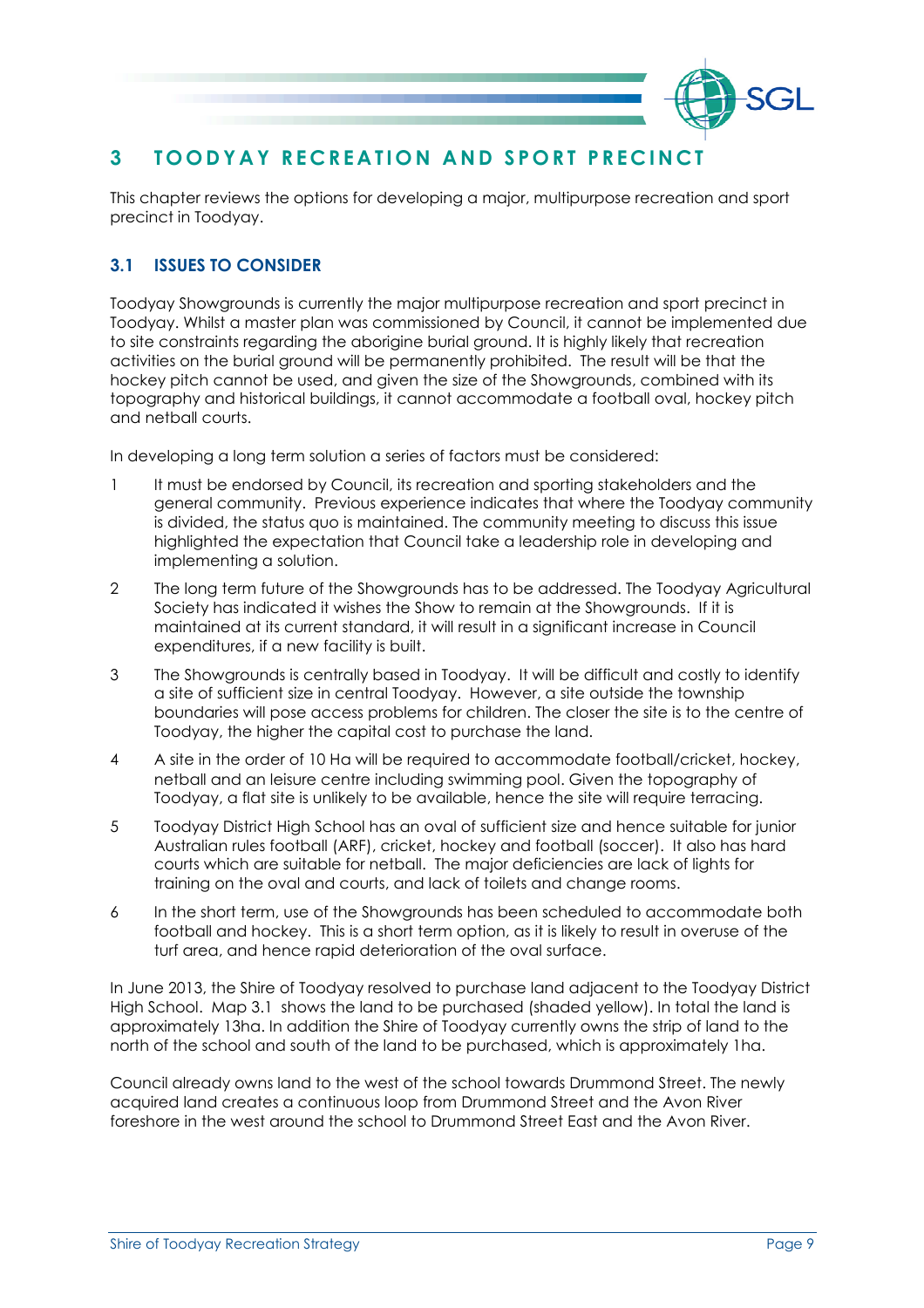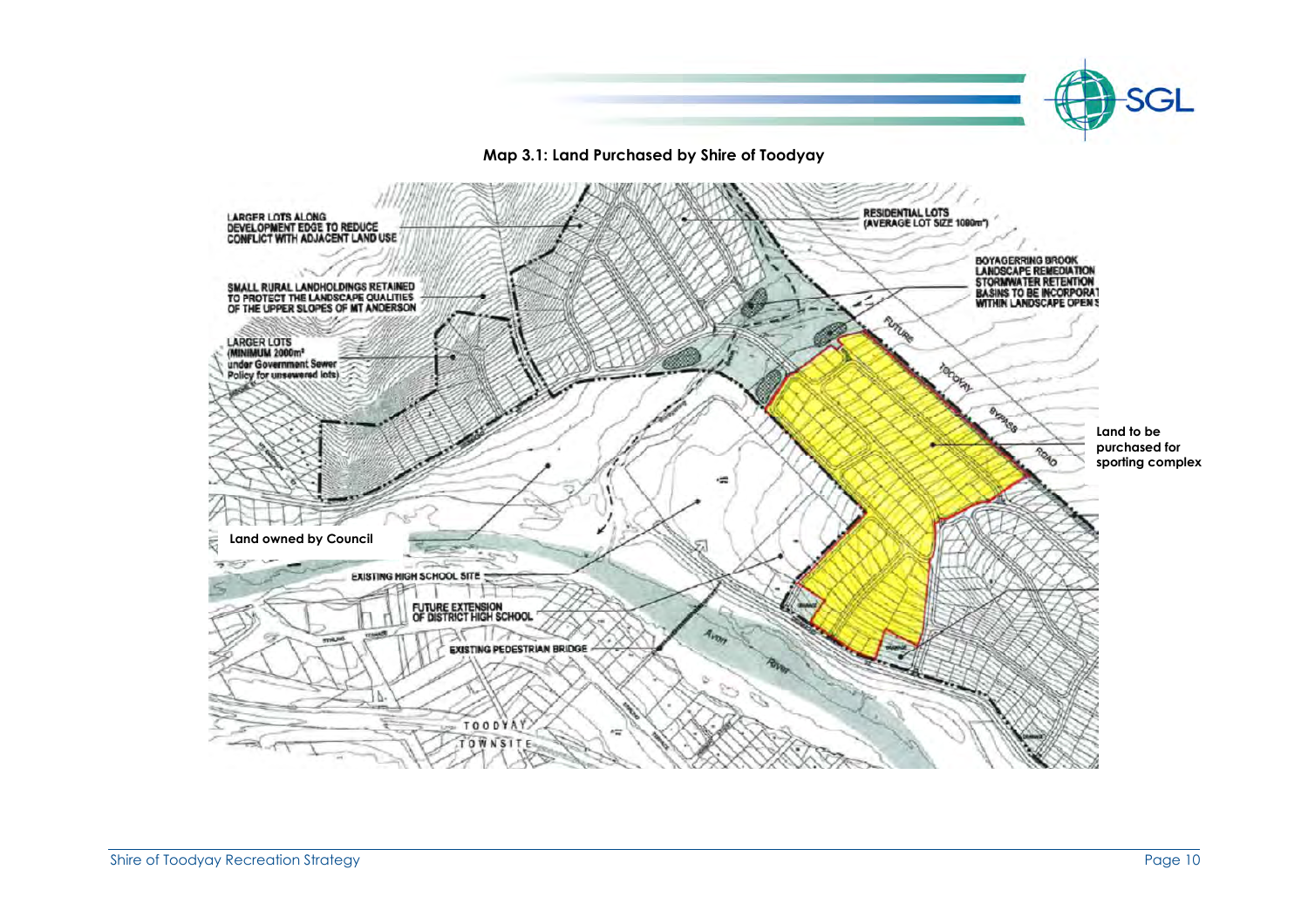

A series of major factors have to be considered prior to developing the best strategic solution for developing the new Toodyay recreation and sport precinct (TRSP):

- 1 Facilities to be developed on the new TRSP
- 2 Long term role of the Showgrounds
- 3 Relationship of the new precinct to the District High School
- 4 Staging of development
- 5 Long term location of tennis and lawn bowls

# 3.2 FACILITIES TO BE ESTABLISHED

The TRSP is a large parcel of land. It comprises two large areas, the rectangular section to the north is approximately 375m x 250m and the southern section is approximately 210m x 165m. These dimensions provide the opportunity to establish all Toodyay's sporting needs on site.

Playing fields required include:

| Sport                                            | <b>Maximum Dimensions</b> <sup>(1)</sup> |
|--------------------------------------------------|------------------------------------------|
| Australian Rules Football oval                   | 190m x 160m                              |
| Cricket oval                                     | 172m x 150m                              |
| Hockey pitch                                     | $102m \times 63m$                        |
| Soccer pitch <sup>(2)</sup>                      | $111m \times 74m$                        |
| including safety zone around playing area<br>(1) |                                          |

<sup>(2)</sup> International size pitch

Ideally all playing arenas will be oriented on a north/south axis.

A multifunction building is required to service sporting facilities including [Note: dimensions are derived from an AFL guide to developing facilities]:

- $\checkmark$ 2 x unisex change rooms (75m2 - 90m2) plus toilets/showers/ice bath (2 x 35m2)
- $\checkmark$ 2 x unisex change rooms (60m2) plus toilets/showers (15m2)
- $\cdot$ 2 x umpires rooms, including toilet and showers (30m2 - 40m2)
- $\checkmark$ 2 x massage/strapping room (2 x 20m2), with direct access to the male change rooms
- $\cdot$ Timekeepers box (15m2)
- $\checkmark$  Kiosk/servery overlooking main oval (size will be dependent upon proximity to bar, kitchen and food storage areas)
- $\checkmark$  Function room (allow 2m2 per person in a seated configuration), which may be divided into two sections to increase flexibility [Note: during the consultation it was suggested that a function facility for 500 people was required – ie 1,000m2]
- $\overline{\mathcal{L}}$  Bar, which serves directly on to both the two sections of the main hall, with cool room (12m2)
- $\checkmark$ Commercial kitchen (1.39m2/customer) with refrigerated food storage areas (20m2)
- $\checkmark$ 2 x public toilets to service main hall and allow for public access from outside (2 x 20m2)

Other outdoor recreation and sporting facilities which may be established include:

- $\checkmark$ Cricket practice nets (at least 2)
- $\checkmark$ Netball courts (at least 2)
- $\cdot$ Tennis courts (at least 6)
- $\checkmark$ Lawn bowling green (at least 1)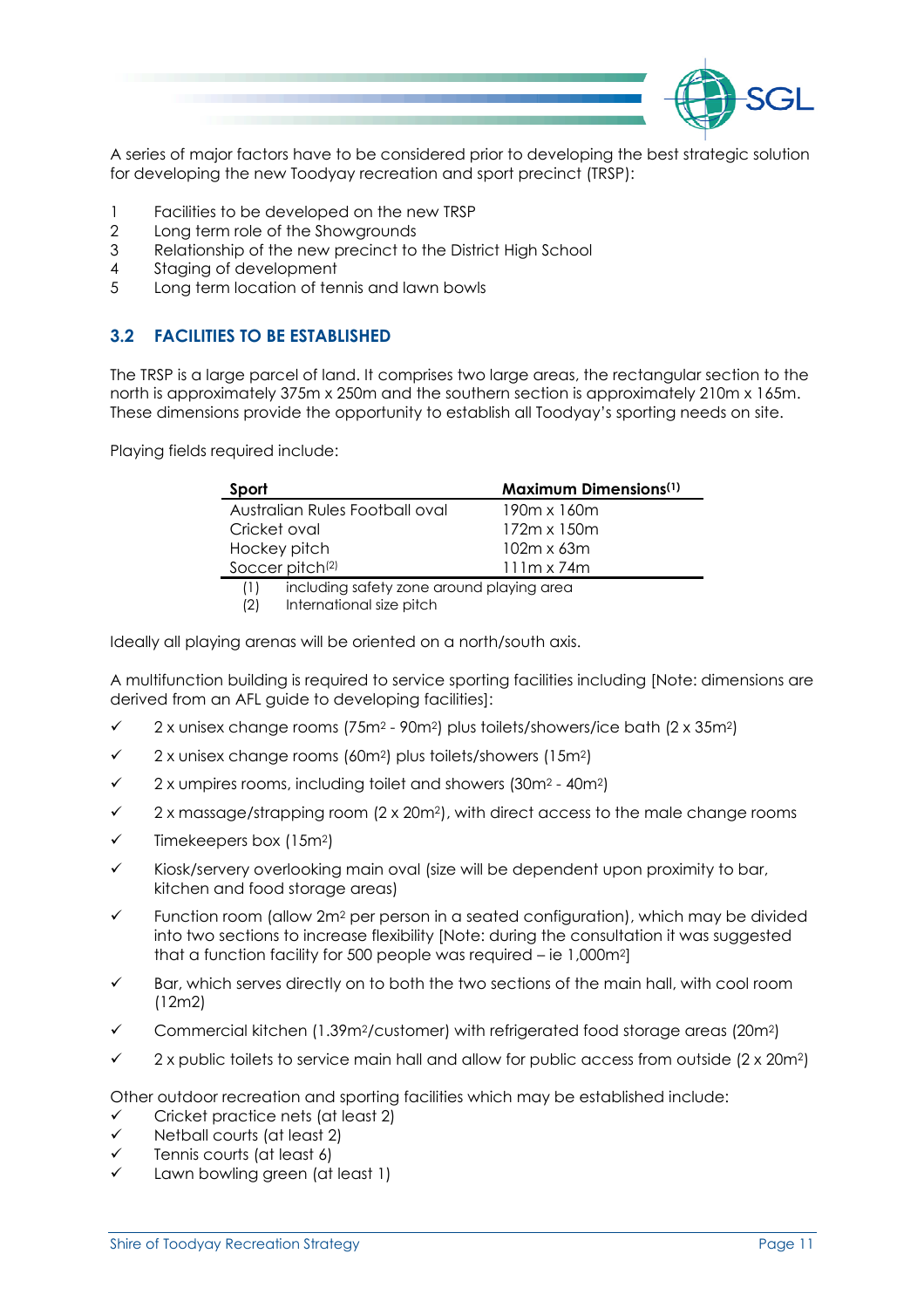

A multipurpose leisure centre can also be developed incorporating:

- $\checkmark$ Outdoor swimming pool
- $\checkmark$ Indoor sports hall
- $\checkmark$ Health and fitness studio
- -Change rooms and toilets
- $\checkmark$ Reception area

Given the possible relocation of the Agricultural Show to the TRSP, adequate multifunctional facilities will have to be constructed to meet the needs of the Show.

# 3.3 ROLE OF THE SHOWGROUNDS

TRSP is expected to be developed to accommodate all winter sports, particularly ARF, hockey, netball and football. This will result in the Showgrounds not having a major sporting user group.

Representative of the Toodyay Agricultural Society attending the public forum conducted as part of this study, indicated very strongly that the Show should remain at the Showgrounds. The sustainability and financial viability of the Show remaining at the Showgrounds is dependent upon the financial input of Council.

Currently, Council maintain the Showgrounds, including the main oval. Obviously, maintaining both the Showgrounds and the playing fields at TRSP will be substantially higher than Council's current expenditure. Until a turf wicket is established at the TRSP, it is likely that cricket will continue to be played at the Showgrounds, requiring Council to maintain the Showgrounds oval in a playable condition.

When all sports relocate to the TRSP, it will be difficult to justify maintenance of the Showgrounds Oval to its current standard. In all likelihood, it will be "browned" off, as a cost saving measure. Council has determined to continue maintaining the Showgrounds to a standard adequate for the Agricultural Show and other recreation purposes.

The existing main building is in need of significant renovation and refurbishment. A grant has been obtained to upgrade this building, however it is likely these funds will be used to develop facilities at the TRSP.

The existing historical buildings are significant, and should be retained. The opportunity exists to present these buildings as a discrete "historical precinct".

#### Actions

- 1 Council continue to maintain the Showgrounds to its current standard until all sports are relocated to the TRSP and subsequently to a standard adequate for the Agricultural Show and other recreation purposes.
- 2 Funds used to maintain the Showgrounds Oval be redirected to the TRSP
- 3 Toodyay Agricultural Society continue to determine the most suitable location for the Toodyay Show
- 4 Council continue to support the ongoing maintenance of the historical buildings at the **Showgrounds**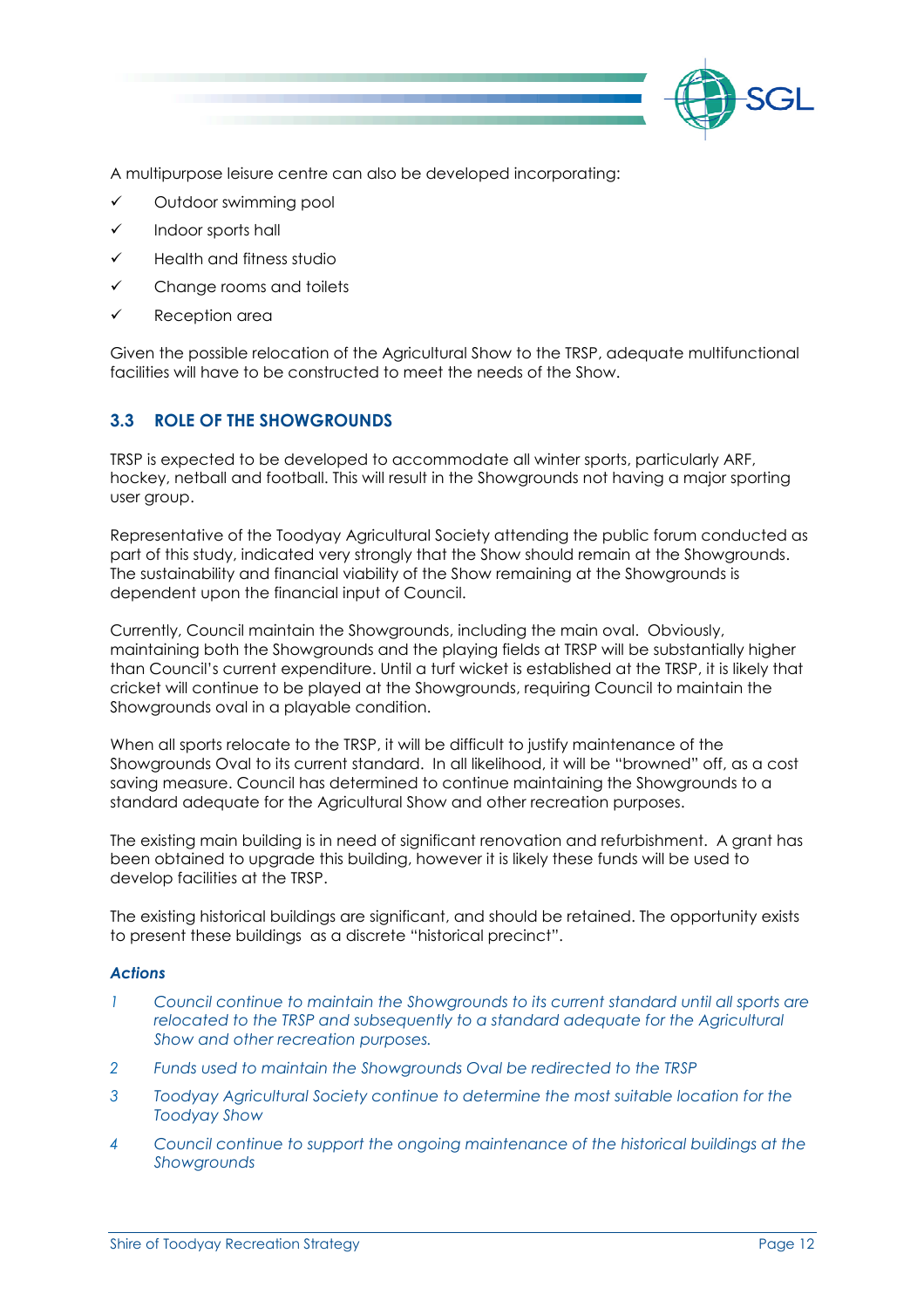

# 3.4 ROLE OF THE HIGH SCHOOL

TRSP and Toodyay District High School have a symbiotic and synergetic connection. In other words development of the TRSP will have positive benefits for the High School and sporting facilities at the High School can have positive benefits for the Toodyay community and the TRSP.

The key issue is to ensure that Council and the school negotiate a mutually beneficial agreement which provides community access to the school facilities and the school access to facilities at TRSP.

It makes sound financial sense to ensure that facilities established at TRSP do not duplicate the school's facilities, rather they complement them. Toodyay District High School has:

- An oval suitable for hockey, football, cricket and junior ARF.
- Hard courts suitable for netball
- Cricket practice nets

They are not currently used to their optimum due to lack of training lights and lack of toilets and change rooms.

TRSP will have adequate toilets and change rooms to service its users and those of the school sporting facilities. It will also have an aquatic centre, indoor sports hall and health and fitness studio, which can be used for school activities.

#### Actions

- 1 Negotiate a community use agreement with Toodyay District High School which provides for:
	- a Community access to the oval, cricket practice nets and hard courts outside of school hours;
	- b School access to TRSP during school hours;
	- c Upgraded playing surface of the school oval;
	- d Mutually acceptable cost sharing arrangement.
- 2 Subject to a community agreement being negotiated and signed, consider sporting facilities at Toodyay District High School in the planning of the TRSP

# 3.5 TRSP PRIORITIES

A short term arrangement has been implemented to enable ARF and hockey to continue playing in the regional competition. Consequently, the priority must be to establish facilities to allow ARF and hockey to play home games concurrently in Toodyay. It has been proposed that netball will also be played at the same time as ARF and hockey.

Given that funds may not be available for the development, in a single stage, of all sporting facilities which have been mooted for the TRSP, a strategic approach may be necessary. A cost effective approach is to optimise the use of facilities at the school by:

- Constructing a football oval, with turf cricket wicket and training lights and associated club room with function room, bar, change rooms and toilets.
- Subject to negotiating a community use agreement, upgrading the school oval to a standard sufficient for hockey and floodlighting the school netball/basketball courts.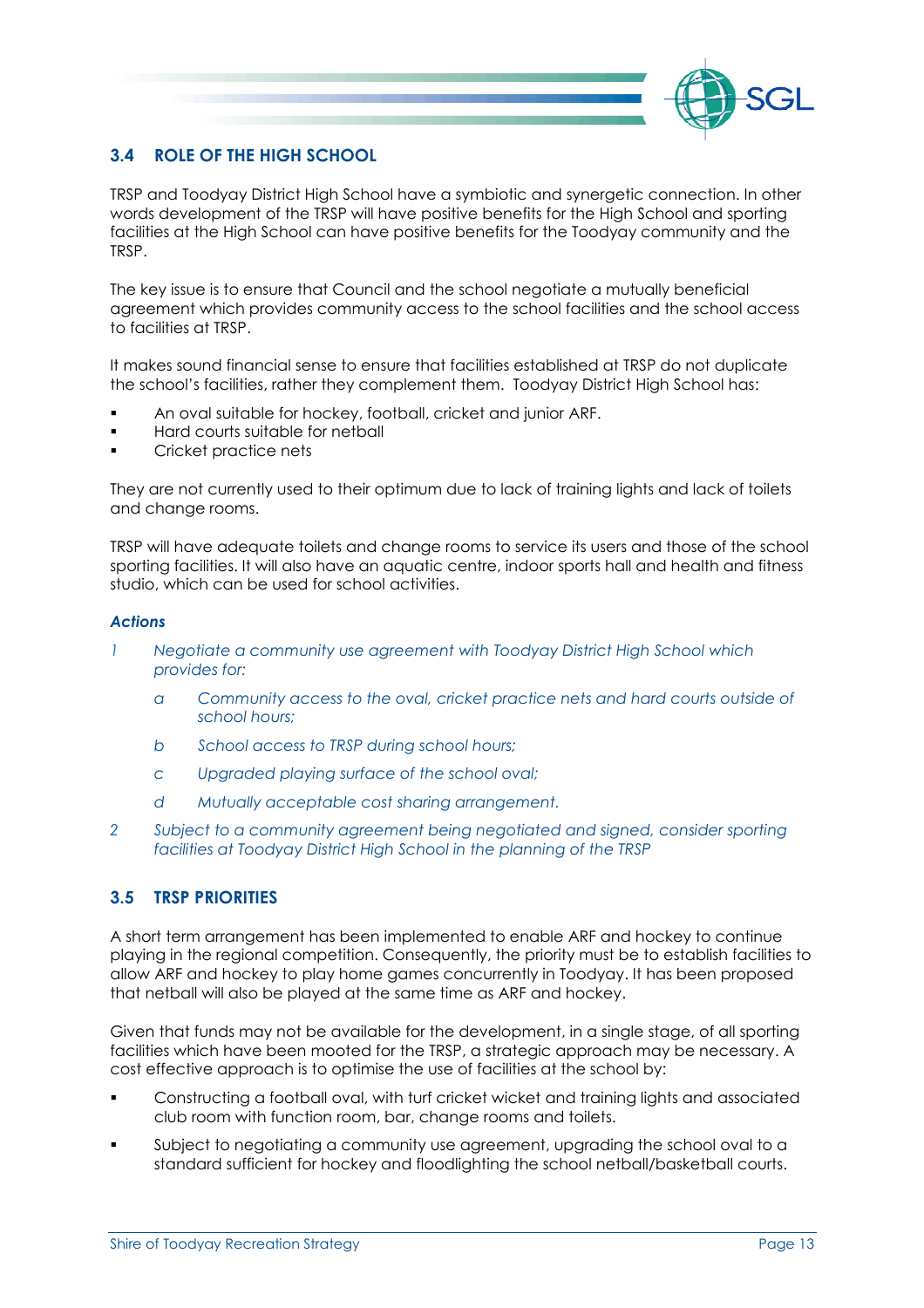

The next highest priority is the development of an outdoor aquatic centre.

All other potential recreation and sporting developments have a lower priority, and construction will be dependent on factors such as funding, evidence of demand, and condition or availability of existing facilities.

#### Actions

- Construct a football/cricket oval with turf wicket and training lights
- 2 Construct an amenities building including change rooms, toilets, function room and bar to service the TRSP oval, the school oval and school netball/basketball courts
- 3 Upgrade playing surface of the school oval to a standard suitable for hockey

#### 3.6 TENNIS AND BOWLS

Toodyay Bowling Club has a relatively new synthetic green, which is likely to have a life of 10 – 15 years. It has been funded from the resources of the Toodyay Club which is a self sufficient club. Unless circumstances change substantially, it is difficult to envisage a situation whereby the bowling club relocates to the TRSP – particularly in the short to medium term. Provision can be made in the TRSP master plan for a bowling green, as a notional long term development.

Tennis courts in Toodyay may need replacing or renovating in the short to medium term. The club has been based at the existing site for over 90 years. It is likely that substantial debate within the club will occur before any relocation occurs. Whilst the Fiennes Street site provides exclusive use, it is unlikely that the club will have the resources to develop substantial club rooms. There is some merit in relocating the tennis courts to the TRSP, and operating from shared club rooms. However, the decision to relocate will have to come from the tennis club, and the management structure of the TRSP sufficiently flexible to accommodate the tennis club.

#### Actions

- 1 Include provision for bowling greens and tennis courts in the master plan for TRSP
- 2 Include provision for the tennis and bowling clubs to be part of the management group at TRSP

# 3.7 MANAGEMENT

Management of the Showgrounds is relatively straight forward. Council are responsible for maintenance of the playing fields and buildings, and manage all bookings, including receiving fees for use of the main pavilion. Sporting clubs pay a nominal rental (\$100 pa) to use the facilities, and have the right to operate the bar when they use the facilities.

This arrangement is extremely beneficial to, and supportive of sporting groups. It enables them to be financially sustainable. It is expected that this approach will be implemented at the TRSP.

It should be noted that the trend in management of multipurpose sports facilities is for local government to delegate greater responsibility for finance, management and maintenance to user groups. However, there appears to be no pressure from the Shire of Toodyay or sporting groups to change the management approach. Consequently, alternative approaches are not canvassed.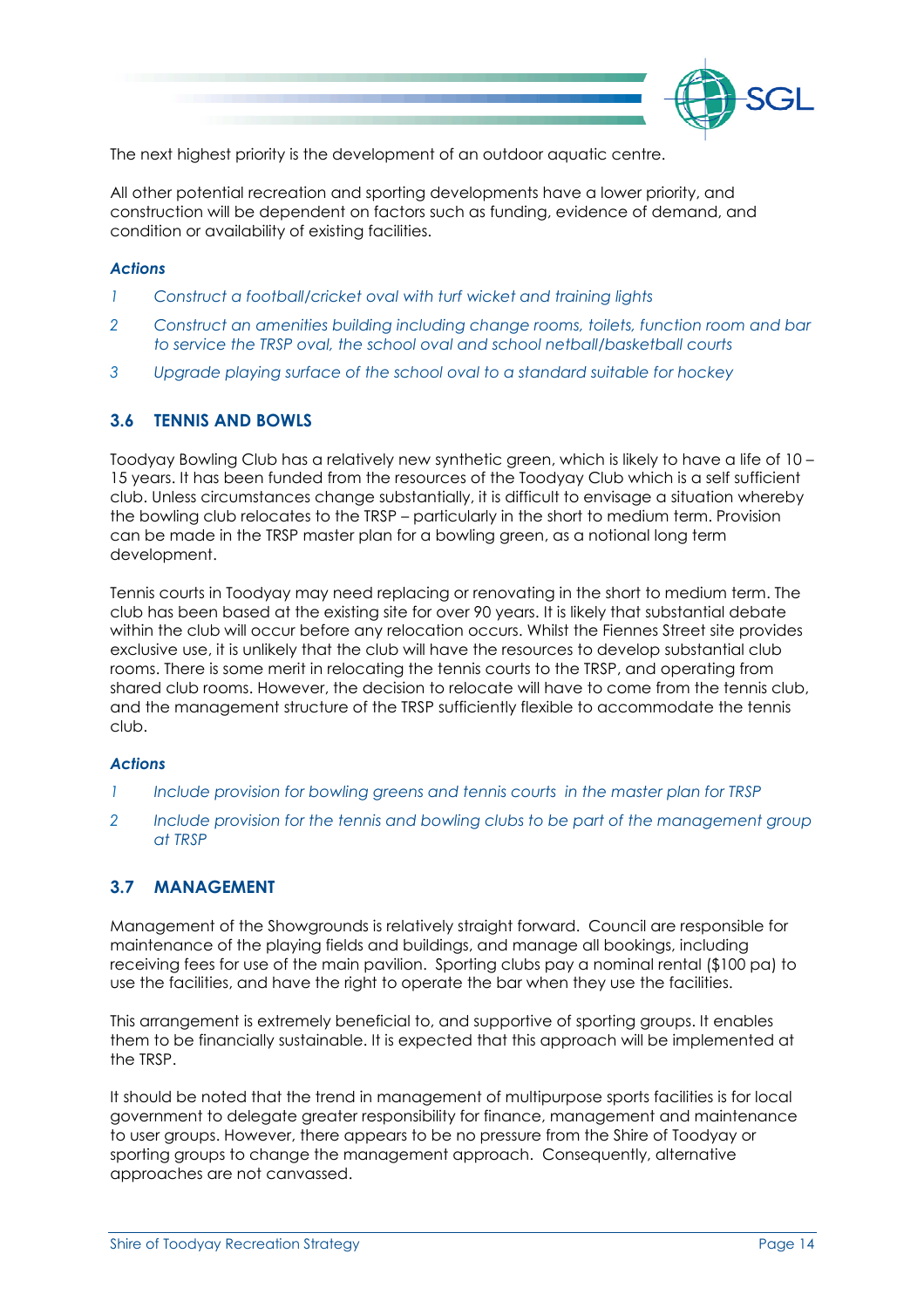

# 4 TOODYAY AQUATIC CENTRE

This chapter provides an indication of the likely financial viability of establishing an aquatic facility with a health and fitness studio.

# 4.1 FACILITY COMPONENTS

A detailed design brief has not been prepared, however, basic facilities which should be considered in the Toodyay Aquatic Centre are:

- 25m x 6 lane, depth 0.6m to 1.8m swimming pool, with solar heating
- Amenities building including reception, office, kiosk, male and female change rooms and toilets
- Plant room
- Health and fitness studio with a weights area (100m2), group fitness room (100m2) and office/testing area (16m2)

# 4.2 SWIMMING DEMAND

An assessment of the magnitude of key markets and the compatibility with the proposed aquatic centre has been made based on census data and population projections for Toodyay.

- 1 The primary catchment has been estimated to be the Shire of Toodyay.
- 2 The total number of residents, by age as at the 2011 Census and the low estimate for 2026 were:

| <b>Combined Age Groups</b> | 2011 Census | 2026 Estimate |
|----------------------------|-------------|---------------|
| $0-14$ years               | 782         | 830           |
| $15-24$ years              | 398         | 390           |
| $25-44$ years              | 802         | 1,160         |
| 45-64 years                | 1,557       | 1,890         |
| $65+$ vears                | 716         | 1,420         |
| Total                      | 4.256       | 5,690         |

- 3 Participation rates for swimming as an activity for each age category were determined from the Australian Sports Commission's 2010 Exercise, Recreation and Sport Survey (ERASS), total participation in specific activities by age. On average, 13% of the population participated in swimming during 2010.
- 4 Participation rates for swimming for children aged between 5-14 were determined from the Australian Bureau of Statistics 2009 Survey of Children's Participation in Cultural and Leisure Activities. That survey found on average, 18.5% of children participated in swimming as an organised activity during 2009.

| Age           | <b>Participation rate</b> |
|---------------|---------------------------|
| $5-14$ years  | 18.5%                     |
| $15-24$ years | 11.5%                     |
| $25-34$ years | 15.0%                     |
| 35-44 years   | 16.4%                     |
| 45-54 years   | 15.6%                     |
| 55-64 years   | 11.9%                     |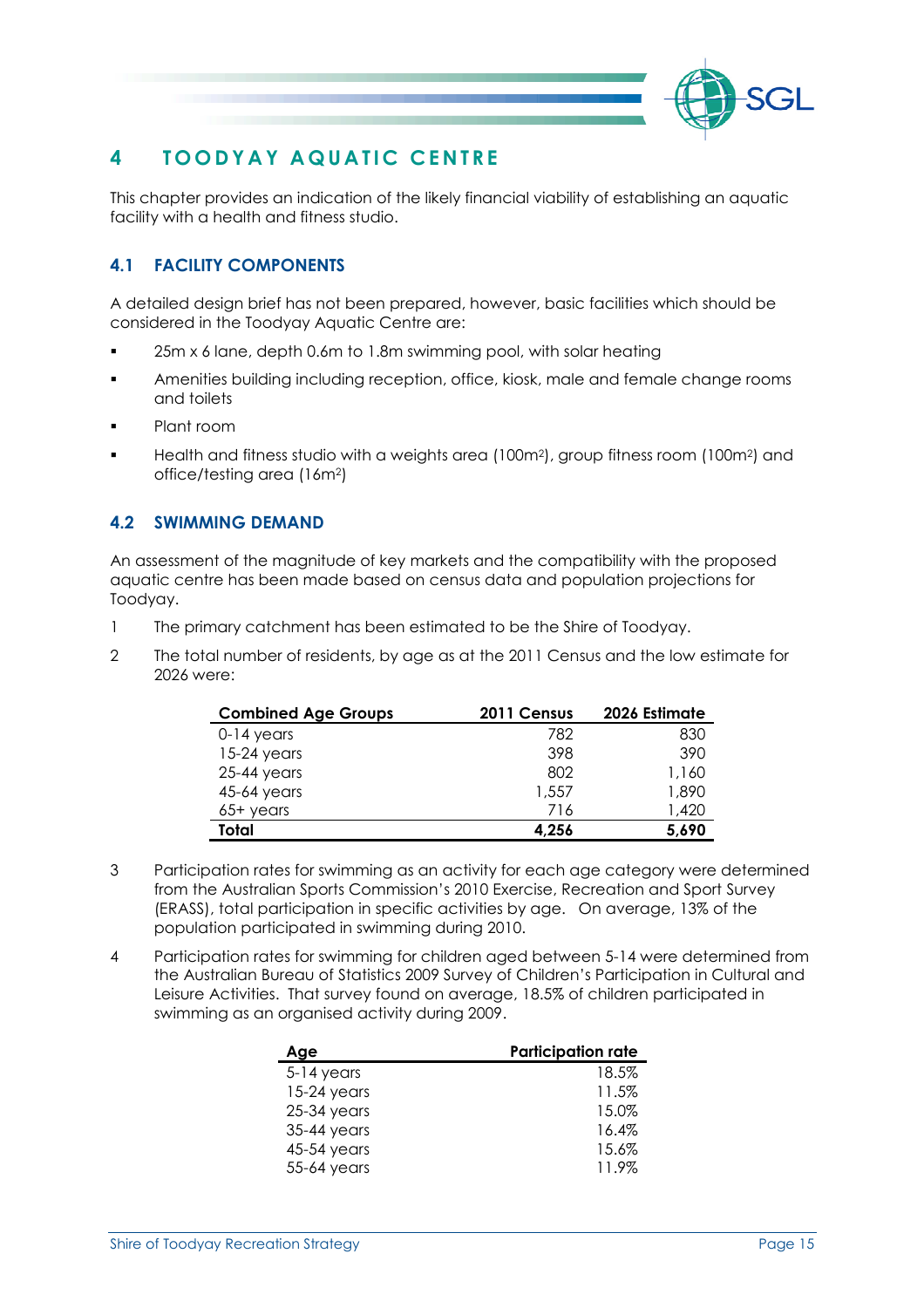

5 To determine the potential market for participation in swimming within the primary catchment, the 2011 estimated population was matched against the age group of best fit for participation in swimming. Estimates of the market for swimmers were also derived for the 2026 population estimates for the primary catchment area.

| Participation in swimming          | 2011 population | 2026 estimate |
|------------------------------------|-----------------|---------------|
| $0-14$ years                       | 145             | 154           |
| $15-24$ years                      | 46              | 45            |
| $25-44$ years                      | 126             | 182           |
| 45-64 years                        | 214             | 260           |
| $65+$ vears                        | 50              | 99            |
| <b>Total swimming participants</b> | 581             | 740           |

- 6 This means that within the primary catchment it is projected that 581 people who may have participated in swimming as a sport and recreation activity during 2010. This participation market is estimated to increase to more than 740 in 20216.
- 7 The total estimated number of swims per year for residents within the primary catchment has been estimated by multiplying the participation rate in swimming from the 2010 ERASS across the catchment population.

| Frequency of<br>swimming     | Swims per<br>year | $\%$ of<br>Population | Estimated<br><b>Swimmers</b> | Total Annual<br>swims |
|------------------------------|-------------------|-----------------------|------------------------------|-----------------------|
| 1 to 6 times per year        | 3.0               | 1.40%                 | 60                           | 179                   |
| 7-12 time per year           | 9.0               | 1.90%                 | 81                           | 728                   |
| 13-36 time per year          | 19.5              | 2.30%                 | 98                           | 1,909                 |
| 27-52 times per year         | 39.5              | 3.20%                 | 136                          | 5,380                 |
| 53-104 times per year        | 78.5              | 2.40%                 | 102                          | 8,018                 |
| More than 104 times          | 104.0             | 1.80%                 | 77                           | 7,967                 |
| Total annual swims<br>24.180 |                   |                       |                              |                       |

- 8 Given the nature of existing aquatic facilities close to the Shire of Toodyay, and the distance to other aquatic centres, leakage to competition is not expected to be great. However, it must be noted the market of swimmers also includes recreational swimming at other locations including domestic/home pools. It is considered that an achievable market share for the proposed aquatic facility would be 50% of swimmers within the primary catchment area.
- 9 A figure of 50% is nominated because the proposed aquatic centre is assumed to be a solar heated, warm water pool, with virtually no direct competition. The total annual swims has been further reduced by 50% as it is only available for five months of the year.
- 10 This equates to an estimate of 6,045 attendances for the proposed facility for swimming and aquatic recreation based on the estimated 2011 population. With forecast population growth, this will increase to 8,082 by 2026.

| Swimming/aquatic recreation    | 2011 Estimate | 2026 Estimate |
|--------------------------------|---------------|---------------|
| Number of swimming attendances | 6.045         | 8.082         |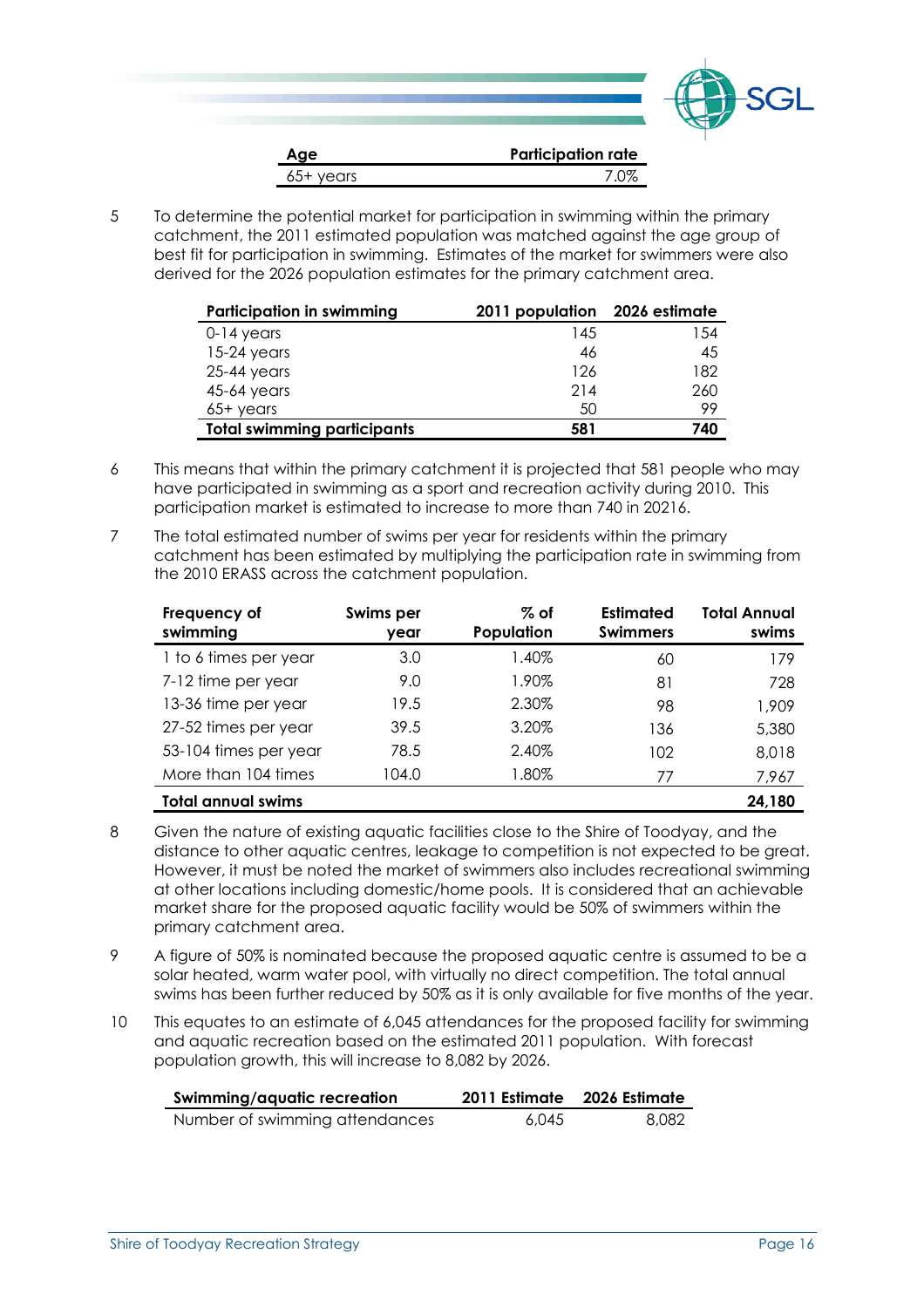

#### 4.2.1 Learn to Swim

- 1 Estimates for the learn to swim market can primarily be derived from the 0-14 year age group.
- 2 Total number of swimmers in this age group is estimated to be 145. It is likely that demand for learn to swim classes to complement the school swimming program will be relatively high. Conservatively, 20% - 25% of children in this age group are likely to participate in learn to swim classes – ie 29 - 36.

#### 4.2.2 Aquatic therapy use

- 1 No accurate data exists to determine the demand for aquatic therapy and aquatic therapy facilities.
- 2 Evidence suggests that therapeutic aquatic activities are increasingly being prescribed by medical specialists and other health therapists to assist in management of ailments associated with the elderly, obesity, pain management and injury rehabilitation. Therapeutic aquatic activities can be used to treat ailments such as asthma, cardiovascular disease, arthritis and osteoarthritis, musculoskeletal injuries and mental health.
- 3 There are a range of different aquatic therapies. The most popular include:
	- Rehabilitation therapy that utilises the properties of water for therapeutic rehabilitation. It can involve partial or complete immersion in combination with the effects of movement. This form of therapy evokes short-term and long-term adaptational mechanisms to create beneficial biological and therapeutic effects.
	- Hydrotherapy involves water-based therapy conducted by a number of professional specialties, including immersion in warm water, spa therapy and movement-based therapy in water. Hydrotherapy can be used to treat ailments of the musculoskeletal system and arthritis, as well as assisting in exercise and pain management during pregnancy.
	- Aquatic exercise involves exercise in water which can include the following either in isolation or in combination:
		- Balance training
		- Strengthening and stabilising
		- Cardiovascular conditioning
		- Adapted swimming
		- Flexibility or exercises for range of movement.
- 4 In addition, the aquatic environment is ideal for cardiovascular training not only for sporting populations or basic musculoskeletal rehabilitation but also in chronic conditions as it is an exercise medium safe from falls or injury.
- 5 The Australian Bureau of Statistics National Health Survey 2007-08 was designed to obtain national benchmarks on a wide range of health issues, and enable changes in health to be monitored over time. The results found a high proportion of Australians suffer from asthma, cardiovascular disease, arthritis, and mental illness, all ailments that are increasingly being managed with the aid of aquatic therapy.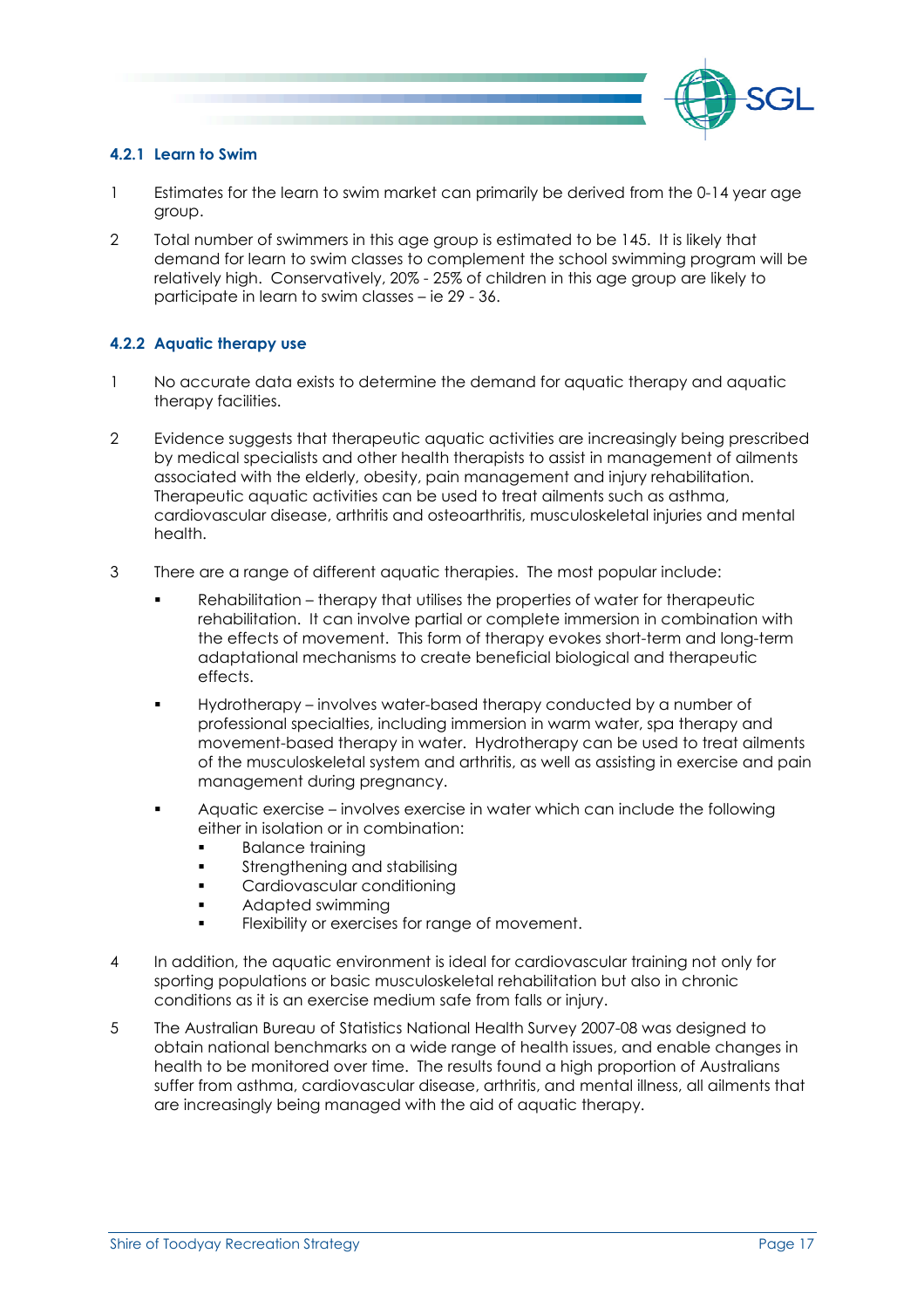

| <b>Health Condition</b>         | Age 0-64 years | Age 65 years<br>and over |
|---------------------------------|----------------|--------------------------|
| Three or more health conditions | 7%             | 36%                      |
| Asthma                          | 18%            | 13%                      |
| Cancer                          | $2\%$          | 7%                       |
| Cardiovascular disease          | 21%            | 60%                      |
| <b>Diabetes</b>                 | 5%             | 16%                      |
| Arthritis                       | 24%            | $60\%$                   |
| Osteoporosis                    | 3%             | 19%                      |
| Long-term injury condition      | 5%             | 19%                      |
| <b>Bodily pain</b>              | 16%            | 20%                      |
| Mental/behavioural problems     | 24%            | 21%                      |

6 If these statistics are applied to the 2011 population estimate for the Shire of Toodyay, there are an estimated in het order of 700 – 1,200 people with a health condition such as asthma, cardiovascular disease and arthritis. As these are all conditions that could be managed with the aid of aquatic therapy this is considered as a conservative estimate of the potential market for aquatic therapy.

| <b>Health Condition</b> | Age 0-64 years | Age 65 years<br>and over |
|-------------------------|----------------|--------------------------|
| Asthma                  | 637            | 93                       |
| Cardiovascular disease  | 743            | 430                      |
| <b>Arthritis</b>        | 849            | 430                      |

- 7 If 5% of this market were to utilise aquatic therapy facilities at the proposed pool, once per fortnight, this would equate to an estimate of between 475 and 830 attendances for aquatic therapy per annum.
- 8 A key point to note is that this market requires warm water, which will require mechanical heating.

# 4.3 HEALTH AND FITNESS

1 Participation rates for aerobics/fitness and weight training an activities for each age category were determined from the Australian Sports Commission's 2010 Exercise, Recreation and Sport Survey (ERASS), total participation in specific activities by age.

| Age           | <b>Participation Rate</b> |                        |  |
|---------------|---------------------------|------------------------|--|
|               | Aerobics/fitness          | <b>Weight Training</b> |  |
| $15-24$ years | 24.9%                     | 3.5%                   |  |
| $25-34$ years | 29.3%                     | 4.6%                   |  |
| 35-44 years   | 26.7%                     | 3.2%                   |  |
| 45-54 years   | 23.2%                     | 2.5%                   |  |
| 55-64 years   | 18.9%                     | 2.3%                   |  |
| $65+$ years   | 16.6%                     | 1.3%                   |  |

2 Using population data from the 2011 Census and participation rates from the ERASS, the projected number of participants in aerobics/fitness and weight training is 770 and 100, respectively.

|               | <b>Participants</b>              |     |  |
|---------------|----------------------------------|-----|--|
|               | Aerobics/fitness Weight Training |     |  |
| $15-24$ years | 99                               | 14  |  |
| $25-44$ years | 225                              | -31 |  |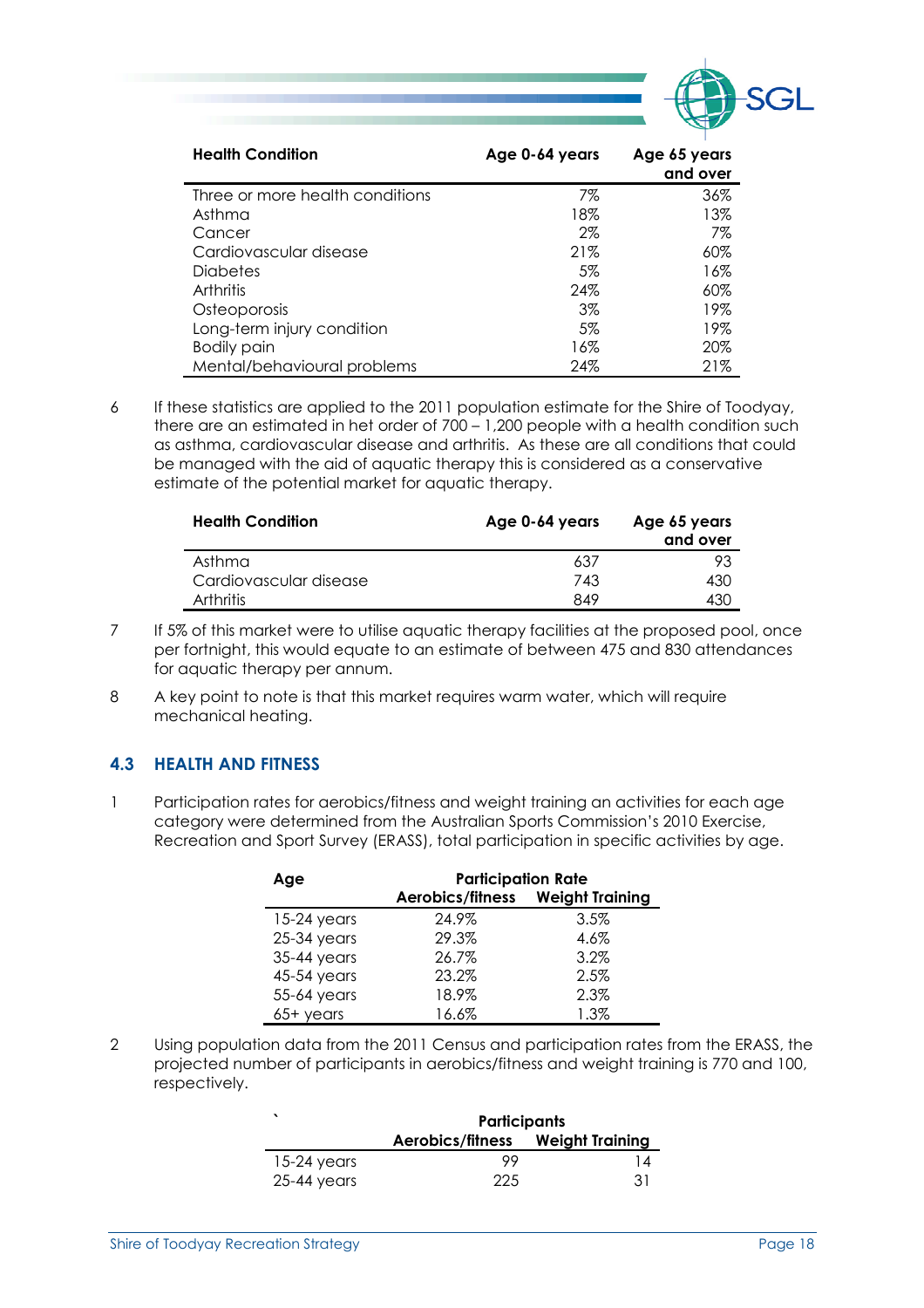

|             | <b>Participants</b>              |     |  |
|-------------|----------------------------------|-----|--|
|             | Aerobics/fitness Weight Training |     |  |
| 45-64 years | 328                              | 45  |  |
| $65+$ years | 119                              |     |  |
| Total       | 770                              | 100 |  |

- 3 According to the ERASS studies, the proportion of people who participate more than 52 times per year in aerobics/fitness is 67.7%, which represents the potential market of health and fitness club members. Using the analysis above, this equates to 521 members.
- 4 One health and fitness studio exists in Toodyay. The demand analysis above indicates that only one health and fitness studio can be justified in Toodyay. The potential market for a health and fitness studio is in the order of 500.
- 5 The level of membership will be heavily dependent upon the quality of management and the marketing program and customer service. It is reasonable to expect a membership of at least 100.

#### 4.4 SUMMARY OF DEMAND ESTIMATES

The analysis in this chapter has identified potential demand for aquatic and health and fitness programs:

- Total attendances in the aquatic centre are projected to be about 6.000, growing to a projected attendances of approximately 8,000 in 2026.
- Learn to swim classes for about 30 children.
- Potentially 800 attendances in aquatic therapy programs.
- **Health and fitness membership of at least 100.**

#### 4.5 FINANCIAL PROJECTIONS

A series of assumptions have been adopted in preparing the preliminary financial analysis. No allowance has been made for increases in income or expenditure based on inflation. In other words all costs are based on June 2013 prices.

A basic assumption is that the aquatic centre is managed either directly by Council or contracted to an external contractor. It is also assumed that it is staffed in accordance with the Royal Life Saving Society, Guidelines for Safe Pool Operation.

#### 4.5.1 Income Assumptions

- 1 All entry prices include GST which has been deducted in the profit and loss analysis.
- 2 The demand assessment assumed swimming attendances will be 6,000 in 2014.
- 3 The target attendance will be achieved in the first full year of operation
- 4 Entry prices will be similar to existing market prices charged by the Shire of Northam:

| Adults           | \$4.00 |
|------------------|--------|
| Adult concession | \$2.00 |
| Children         | \$3.00 |
| School swim      | \$2.50 |
|                  |        |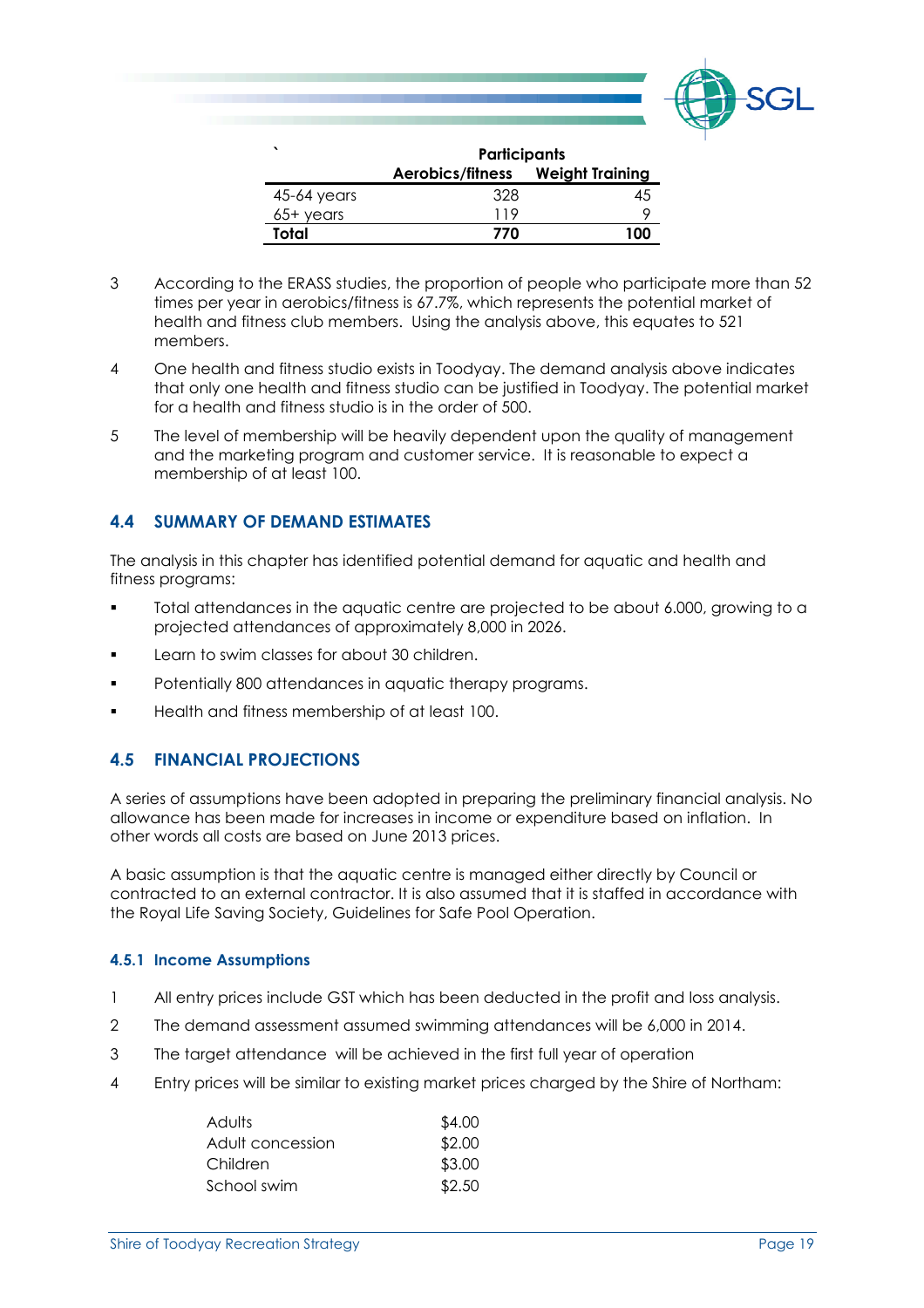

- 5 The in-house swim school will achieve a target of 600 lessons per annum. Lessons will be conducted in 2 x 10 week blocks, and lessons will be priced at \$12.00.
- 6 The school swim program will achieve a target of 200 students participating in 6 lessons each year. Entry prices are slightly lower than normal child attendance.
- 7 The number of casual swims was calculated by deducting the number of swim school and school swim attendances from the target market share. The ratio of children to adults (45:55) is based on industry experiences at many indoor swimming pools and the ratio of adults to adult concession entry (50:50) is based on industry experience.

| Adult            | 27.5% |
|------------------|-------|
| Adult concession | 27.5% |
| Child            | 45%   |

- 8 Kiosk sales is based on 12% of casual swim attendance revenue. The percentage is based on industry experience. A profit margin of 40% is the minimum which should be achieved.
- 9 It is assumed that a health and fitness membership of 100 is readily achievable, and a significant number of people (50+) are likely to use the health and fitness facilities on a casual basis.
- 10 Achieving the target 100 memberships is assumed to occur in Year 4, with 75%, 85% and 95% of target achieved in Years 1, 2 and 3, respectively.
- 11 The target number of casual users is assumed to be 25% of the total number of potential casual users. It is also assumed they will attend, on average, once a fortnight (ie 13 times per annum). [Note: Health and fitness centres are reliant on memberships, rather than casual usage as revenues from casual users is highly unreliable. It is likely that regular casual users will be converted to members. No estimates of this conversion has been made.]
- 12 Prices for the health and fitness centre are based on existing prices at Full Circle Gym and Fitness:

| Weekly membership fee | \$13 |
|-----------------------|------|
| Casual fee            | \$12 |

13 The health and fitness studio is assumed to be leased to a commercial operator, and a rent charged based on 10% of projected revenue (ie 10% of \$50,045 = \$5,005).

#### 4.5.2 Expenditure Assumptions

- All costs are GST exclusive.
- 2 Staffing hours, based on Wundowie Swimming Pool in Northam Shire, will be:

| <b>Position</b> | <b>Weekdays</b>    | Weekends/Public<br><b>Holidays</b> | Staffing               |
|-----------------|--------------------|------------------------------------|------------------------|
| Reception       | $12.00pm - 7.00pm$ | $12.00pm - 7.00pm$                 | One staff at all times |
| Lifeguard       | $12.00pm - 7.00pm$ | $12.00pm - 7.00pm$                 | One staff at all times |
|                 |                    |                                    |                        |

3 Rates of pay (casual rate) are based on industry standards:

| Reception | \$23.00 |
|-----------|---------|
| Lifeguard | \$25.00 |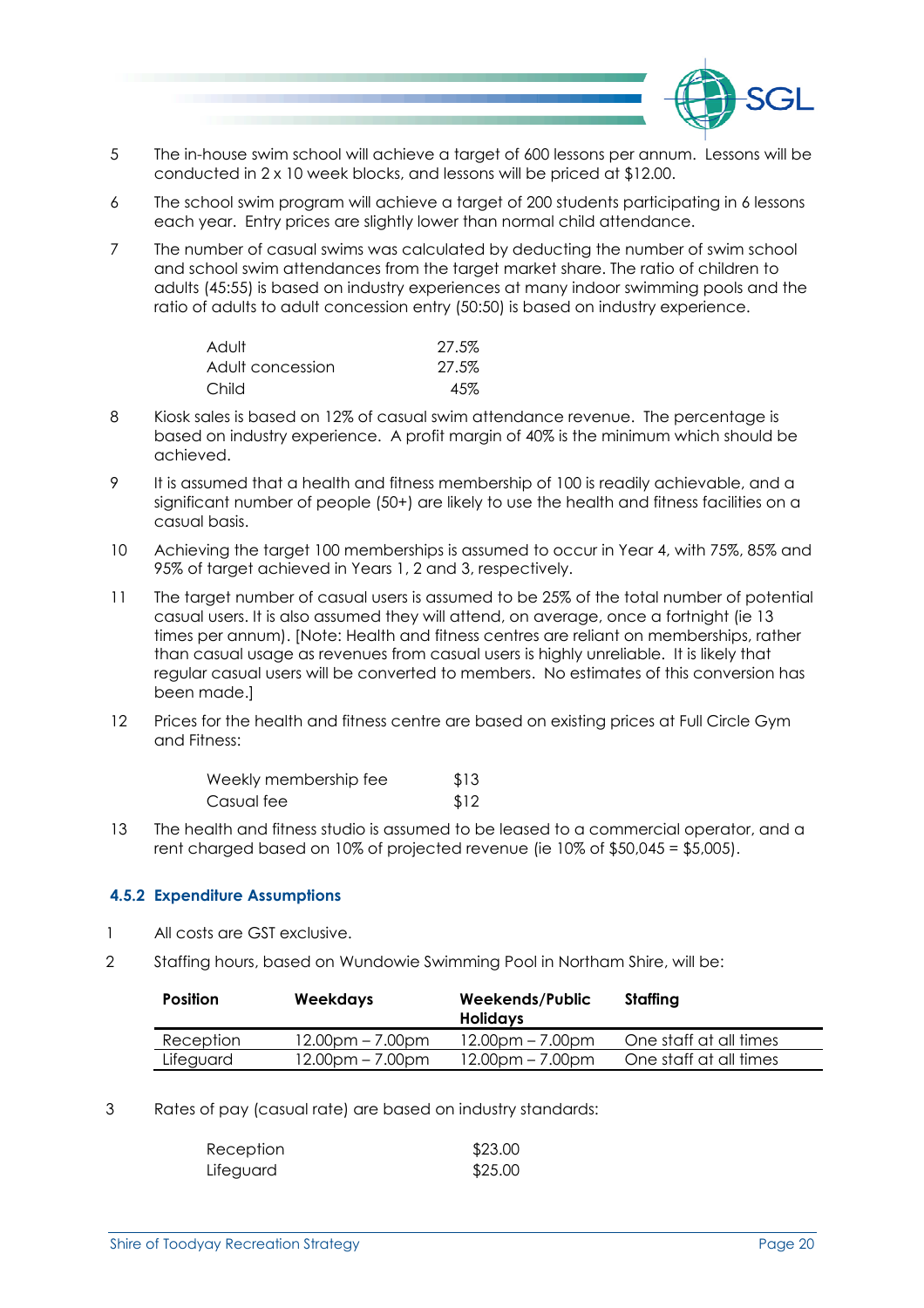

Swim teacher \$25.00

4 Staffing on costs are:

| Workcover        | .3% |
|------------------|-----|
| Payroll tax      | 6%  |
| Superannuation   | ୨%  |
| Leave provisions | .5% |

- 5 Swim school average class size of 5 children.
- 6 15 group fitness classes per week.
- 7 Operating costs are estimates based on industry knowledge, including:

| Maintenance                                              | Cleaning               |  |
|----------------------------------------------------------|------------------------|--|
| Pool chemicals                                           | Security               |  |
| Utilities                                                | Tele communications    |  |
| Insurance                                                | Advertising            |  |
| Legal and accounting                                     | General administration |  |
| <b>Bank charges</b>                                      | Payroll and accounts   |  |
| Management <sup>(1)</sup>                                | <b>Staff Uniforms</b>  |  |
| Miscellaneous                                            |                        |  |
| Management includes supervision and profit margin<br>(1) |                        |  |

- 8 No allowance has been made for depreciation in the operating budget.
- 9 Fitness equipment will be provided by the lessee of the health and fitness studio.

# 4.6 PROFIT AND LOSS PROJECTIONS

Based on the assumptions detailed above, financial projections have been prepared and summarised in Table 4.1.

This analysis indicates that the aquatic centre will operate at a loss of \$105,490.

These projections are preliminary. More detailed market research is required to more accurately project income and expenditures.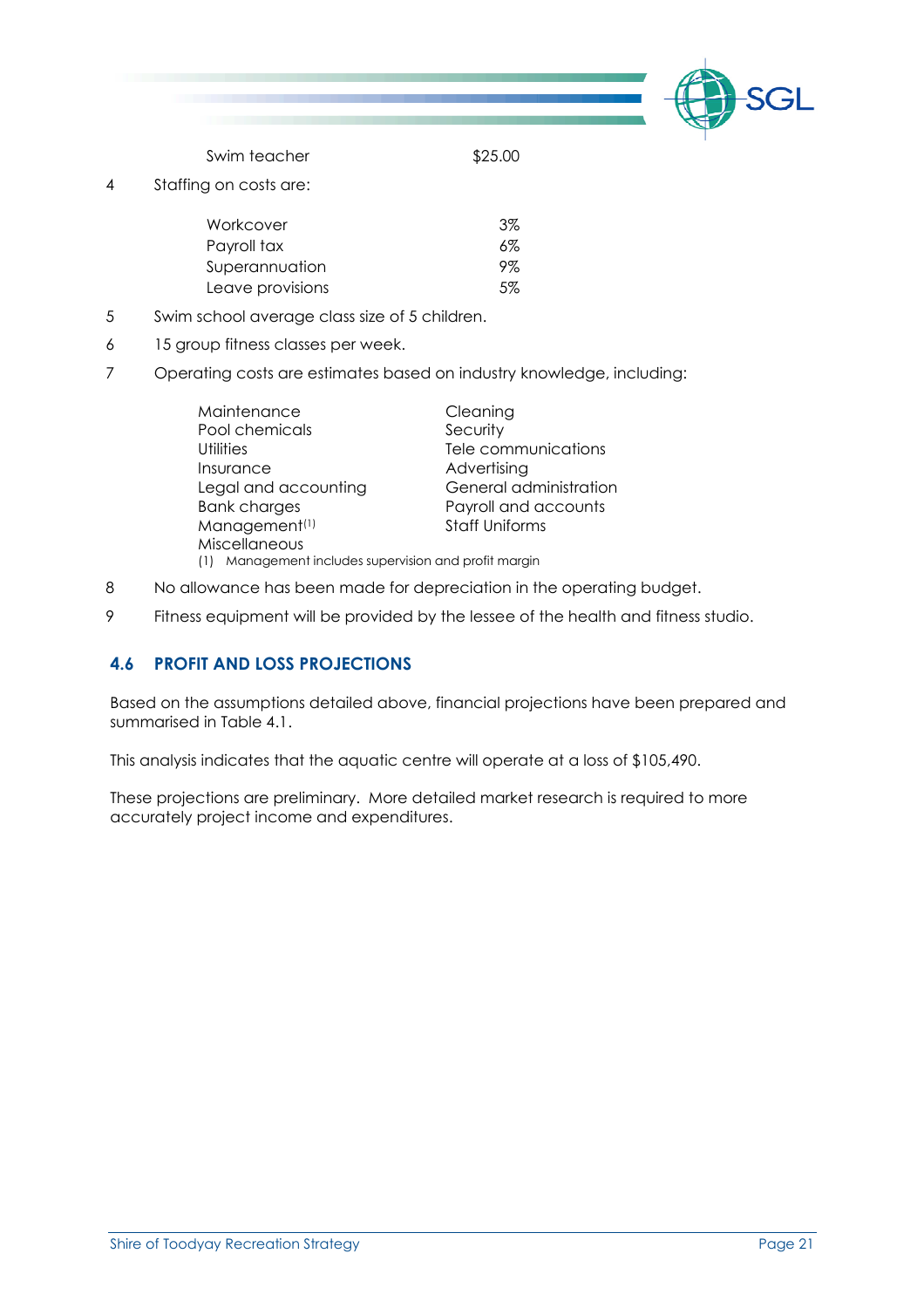

| Table 4.1: Aquatic Centre Financial Projections |  |
|-------------------------------------------------|--|
|-------------------------------------------------|--|

|                                        | Year 1      |
|----------------------------------------|-------------|
| <b>Income</b>                          |             |
| Casual swimmers                        |             |
| Adult                                  | \$4,200     |
| Adult concession                       | \$2,100     |
| Child                                  | \$5,155     |
| Sub Total                              | \$11,455    |
| Swim School                            | \$7,200     |
| <b>School Swim</b>                     | \$2,727     |
| <b>Total Aquatics Income</b>           | \$21,382    |
| Rent                                   | \$5,005     |
| <b>Total Health and Fitness Income</b> | \$5,005     |
| Kiosk                                  | \$1,375     |
| COGS                                   | \$825       |
| Kiosk gross profit                     | \$550       |
| <b>TOTAL INCOME</b>                    | \$26,936    |
|                                        |             |
| <b>Expenditure</b>                     |             |
| Staffing                               |             |
| Reception                              | \$24,794    |
| LTS Instructors                        | \$2,250     |
| Lifeguards                             | \$29,400    |
| Staffing sub total                     | \$56,444    |
| Staffing on costs                      | \$12,982    |
| <b>Total staffing costs</b>            | \$69,426    |
| General                                |             |
| Maintenance                            | \$10,000    |
| Cleaning                               | \$2,500     |
| Pool chemicals                         | \$7,500     |
| Security                               | \$500       |
| <b>Utilities</b>                       | \$10,000    |
| Tele communications                    | \$500       |
| Insurance                              | \$7,500     |
| Advertising                            | \$500       |
| Legal and accounting                   | \$1,000     |
| General administration                 | \$2,000     |
| <b>Bank charges</b>                    | \$500       |
| Payroll and accounts                   | \$3,000     |
| Management Supervision                 | \$15,000    |
| <b>Staff Uniforms</b>                  | \$1,000     |
| Miscellaneous                          | \$1,500     |
| <b>Total general costs</b>             | \$63,000    |
| <b>TOTAL EXPENDITURE</b>               | \$132,426   |
| <b>PROFIT/LOSS</b>                     | $-$105,490$ |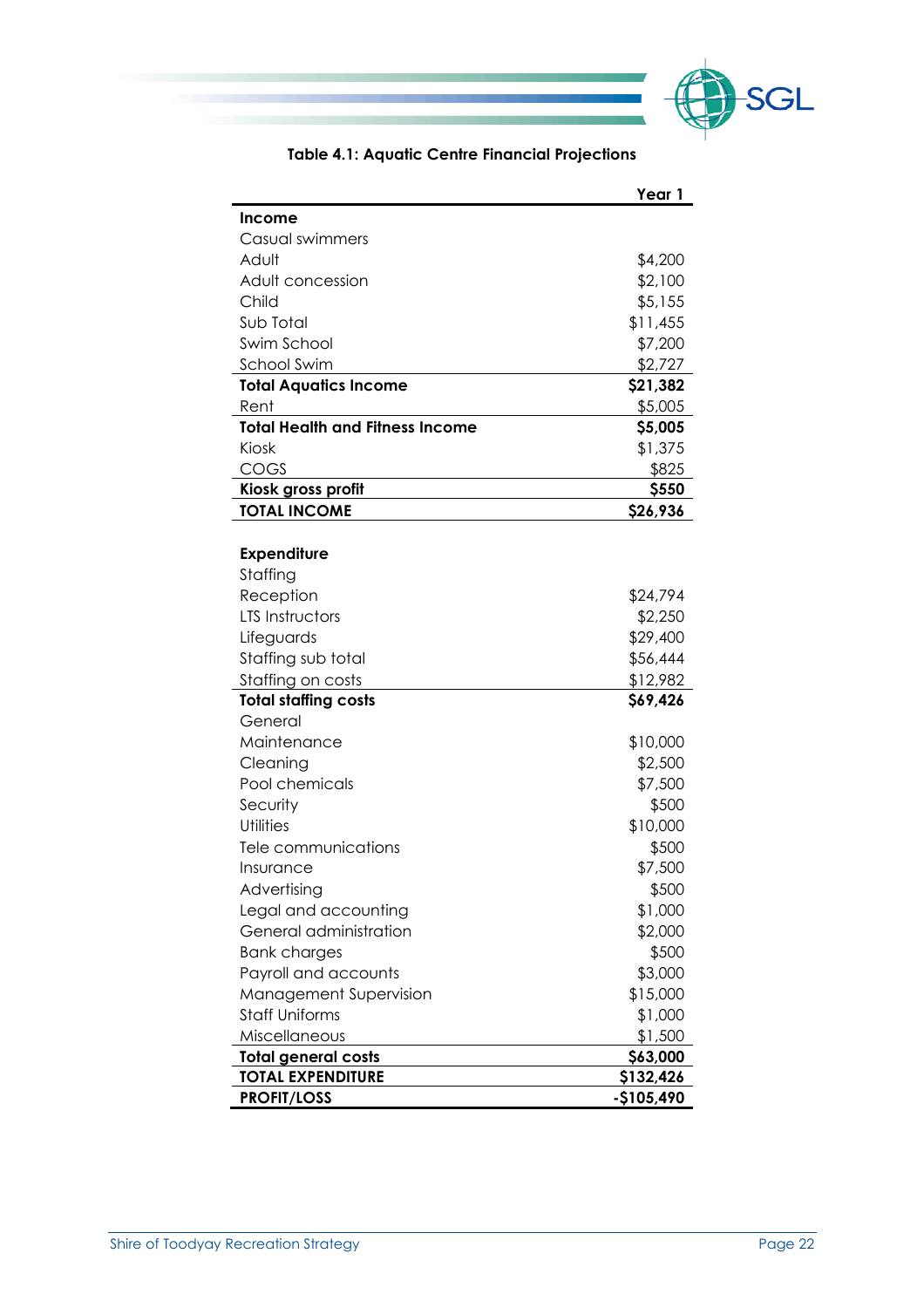

# 5 IMPLEMENTATION PROGRAM

This chapter provides an implementation program for the development of the Toodyay Recreation and Sport Precinct and to enhance recreation and sport provision in the Shire.

| <b>Strategy</b>                                                                   | <b>Recommendation</b>                                                                                                                                                                                                                                                                                                                                                                                                                                                                                                                                                                                                                                                                             | Comment                                                                                                                                                                                                                                                                                           |
|-----------------------------------------------------------------------------------|---------------------------------------------------------------------------------------------------------------------------------------------------------------------------------------------------------------------------------------------------------------------------------------------------------------------------------------------------------------------------------------------------------------------------------------------------------------------------------------------------------------------------------------------------------------------------------------------------------------------------------------------------------------------------------------------------|---------------------------------------------------------------------------------------------------------------------------------------------------------------------------------------------------------------------------------------------------------------------------------------------------|
| Determine the<br>mix of facilities to<br>be developed at<br><b>TRSP</b>           | The mix of facilities to include:<br>Main ARF/cricket oval with turf<br>wicket and floodlights suitable for<br>training<br>Multipurpose playing field suitable<br>Ξ<br>for cricket, hockey, football, junior<br>ARF with floodlights suitable for<br>training<br>Hub building with male and female<br>Ξ<br>change rooms, function room with<br>bar and kitchen, kiosk, umpires<br>rooms, timekeepers box<br>Aquatic centre with health and<br>Е<br>fitness studio<br>Indoor sports hall<br>п<br>Tennis court complex with floodlights<br>п<br>Passive recreation facilities including<br>п<br>internal trails linking to the proposed<br>trails along the Avon River foreshore<br>Lawn bowls<br>٠ | Consultation with all potential<br>user groups will be needed.<br>It should be a visionary mix of<br>facilities, which includes<br>facilities which may locate in<br>the long term.<br>The priority is to cater for<br>outdoor playing field sports,<br>particularly ARF, hockey and<br>netball   |
| Prepare a master<br>plan for TRSP                                                 | Outcomes to be delivered by the<br>master plan are:<br>Concept plan showing relationship<br>between TRSP and the school<br>Relationship between the Hub<br>п<br>building and all recreation and sport<br>facilities<br>Staging program<br>п<br>Capital cost estimates<br>٠<br>Operating and maintenance costs                                                                                                                                                                                                                                                                                                                                                                                     | The master plan should:<br>Consider how to integrate<br>the TRSP and the school<br>site to maximise the<br>benefits to all<br>stakeholders.<br>Ensure TRSP is part of a<br>larger integrated area<br>including the school,<br>Council land on<br>Drummond Street and the<br>Avon River foreshore. |
| Negotiate a<br>community use<br>agreement with<br>Toodyay District<br>High School | The community use agreement to<br>include terms and conditions for:<br>Community use of the school's oval,<br>٠<br>practice cricket nets and<br>basketball/netball courts<br>School use of all facilities on the TRSP<br>Ξ<br>It will address issues such as:<br>Maintenance<br>Ξ<br>Rights to use<br>п<br>Financial responsibility<br>п<br>Insurance<br>п<br>Risk management<br>٠<br>Rights and responsibilities of both<br>٠<br>parties                                                                                                                                                                                                                                                         | A long term agreement is in<br>the best interest of the wider<br>community as it ensures all<br>public assets are used to their<br>optimum.                                                                                                                                                       |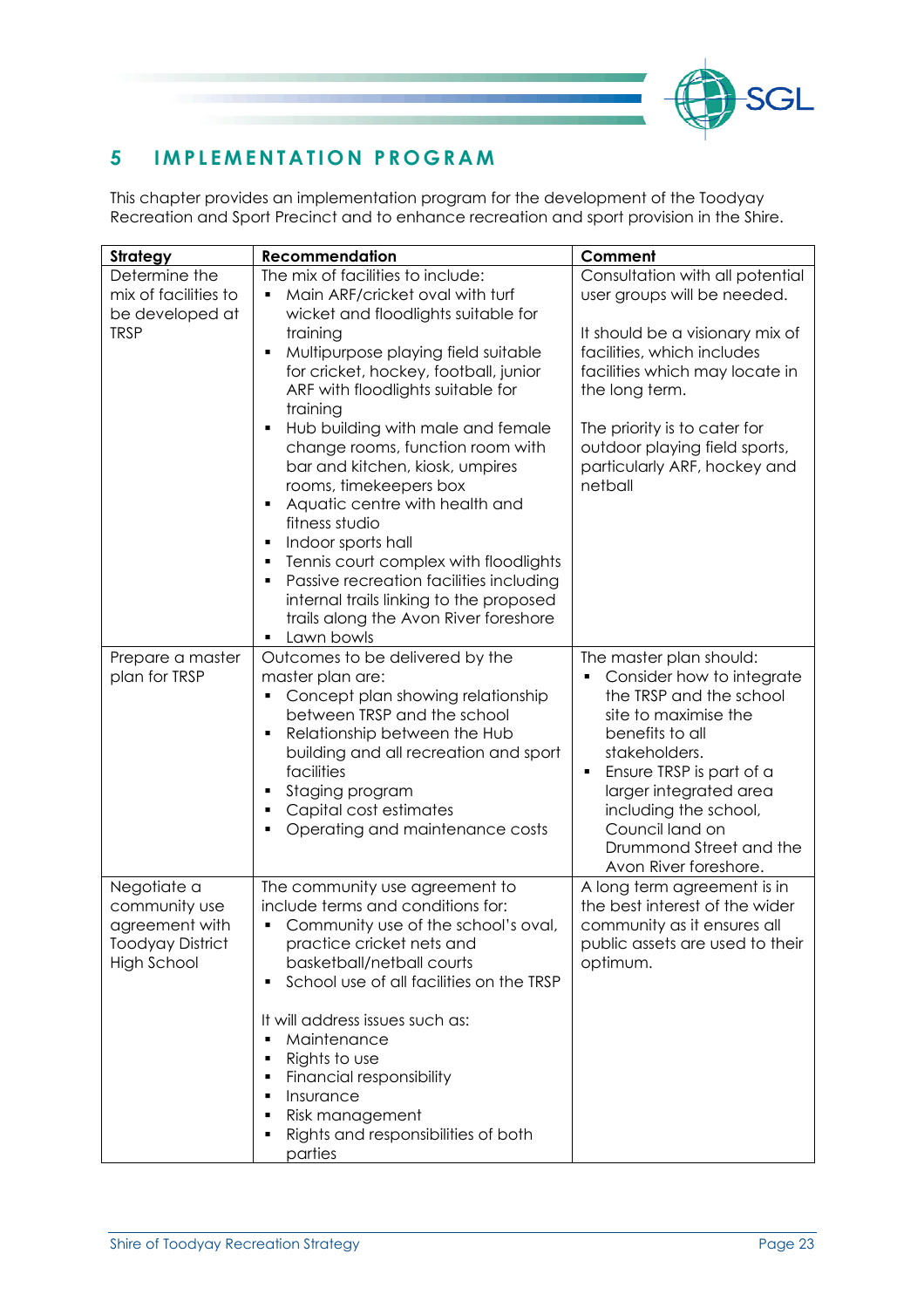

| Strategy            | <b>Recommendation</b>                     | Comment                                                          |
|---------------------|-------------------------------------------|------------------------------------------------------------------|
| Determine TRSP      | Priority 1:                               | An active program of                                             |
| funding and         | Relocate ARF, hockey, netball, cricket    | attracting grants for the                                        |
|                     |                                           |                                                                  |
| staging priorities  | and soccer to the TRSP by developing a    | master planning exercise,                                        |
|                     | new main oval and negotiating             | and to develop the priority 1                                    |
|                     | community use of the school oval,         | facilities, is required.                                         |
|                     | netball courts and practice cricket nets. |                                                                  |
|                     |                                           | Once this has been obtained,                                     |
|                     | Priority 2:                               | a similar funding program                                        |
|                     | Develop an outdoor 25m swimming           | can be conducted for the                                         |
|                     | pool, subject to reviewing and            | aquatic centre.                                                  |
|                     | updating the preliminary financial        |                                                                  |
|                     | analysis in this Report and finalising a  | Examples of plans for pools in                                   |
|                     | feasibility study for the development of  | similar communities should be                                    |
|                     | an aquatic centre, with health and        | reviewed in the planning                                         |
|                     | fitness and indoor court sport facilities | process. Concept plans are                                       |
|                     |                                           | to be finalised after                                            |
|                     | Priority 3:                               | community and stakeholder                                        |
|                     | Establish a multipurpose linear trail     | consultation.                                                    |
|                     | along the Avon River foreshore, and       |                                                                  |
|                     | linking with the TRSP and District High   | Demand to justify an                                             |
|                     | School                                    | enclosed aquatic centre is                                       |
|                     |                                           | not likely for at least 10 years.                                |
|                     |                                           |                                                                  |
|                     |                                           | Potential to install solar or                                    |
|                     |                                           | geothermal water heating                                         |
|                     |                                           | systems should be                                                |
|                     |                                           |                                                                  |
|                     |                                           | investigated in the feasibility                                  |
|                     |                                           | stage.                                                           |
| Determine the       | Toodyay Agricultural Society continue     | Discussions will be required                                     |
| long term           | to determine the most suitable location   | with the Toodyay Agricultural                                    |
| location of         | for the Toodyay Show                      | Society. The decision                                            |
| <b>Toodyay Show</b> |                                           | regarding the long term                                          |
|                     | Toodyay Agricultural Show relocate to     | location of the Show should                                      |
|                     | the TRSP when appropriate facilities      | be made by the Toodyay                                           |
|                     | have been established.                    | Agricultural Society.                                            |
|                     |                                           |                                                                  |
|                     |                                           | Once the main oval is                                            |
|                     |                                           | developed at the TRSP, it will                                   |
|                     |                                           | be cost effective to relocate                                    |
|                     |                                           | the Show to the TRSP.                                            |
|                     |                                           | Relocation of the Show to the                                    |
|                     |                                           |                                                                  |
|                     |                                           | TRSP will require additional<br>facilities to be included in the |
|                     |                                           |                                                                  |
|                     |                                           | master plan for the site.                                        |